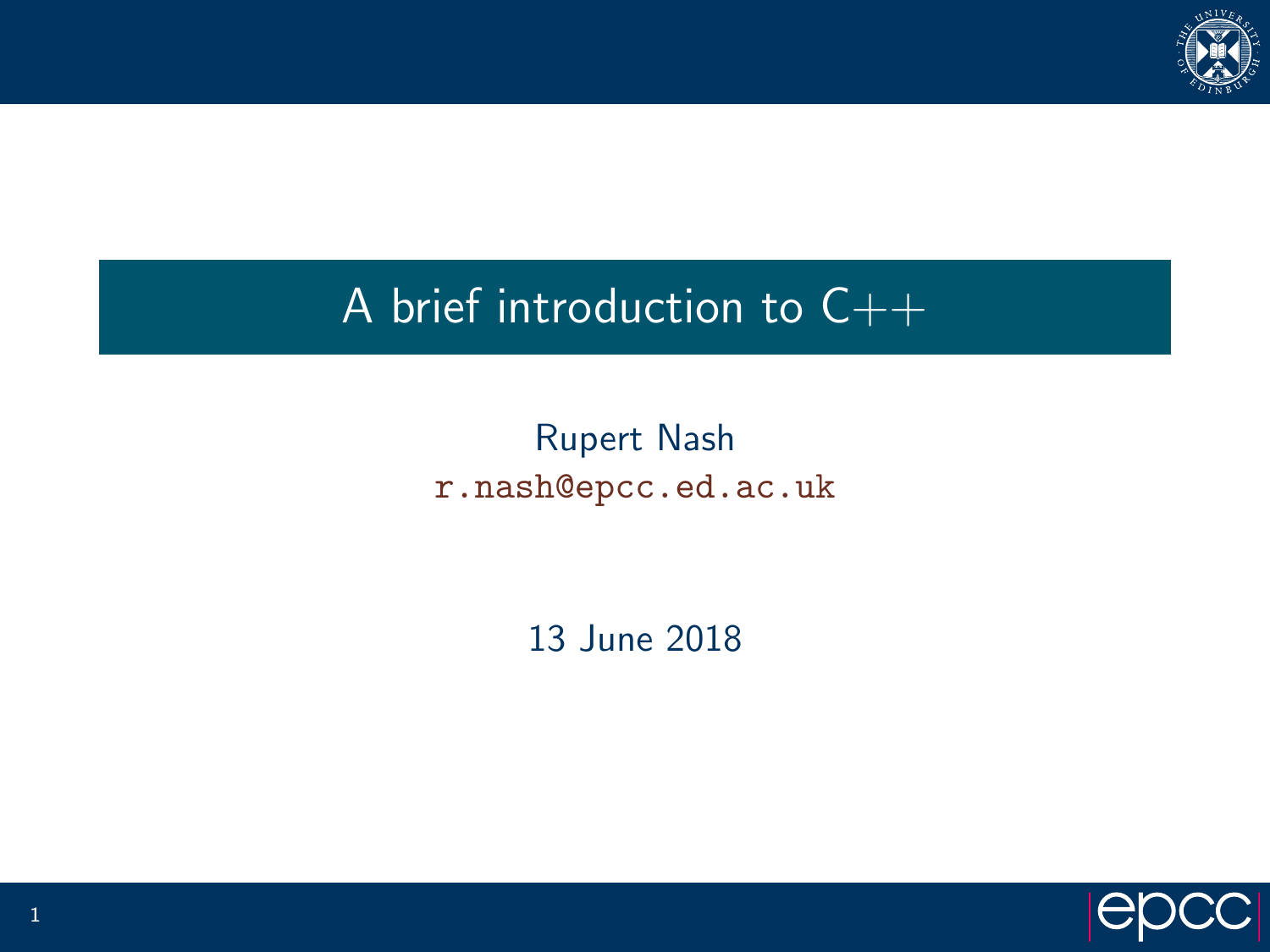

- ▶ Bjarne Stroustrup, "Programming: Principles and Practice Using  $C++$ " (2nd Ed.). Assumes very little but it's long
- $\triangleright$  Bjarne Stroustrup, "A Tour of C++". Assumes you're an experience programmer and is quite brief.
- $\triangleright$  Best online reference I've found is <http://en.cppreference.com/> (Comes other human languages too!)
- $\triangleright$  Scott Meyers, "Effective Modern C++", 2014. This is the book to get once you know your way around  $C_{++}$ , but you want to improve. Teaches lots of techniques and rules of thumb for writing correct, idiomatic, maintainable code.
- $\triangleright$  <stackoverflow.com> has a lot of good questions about  $C++$ (look for ones with at least 100 up-votes).

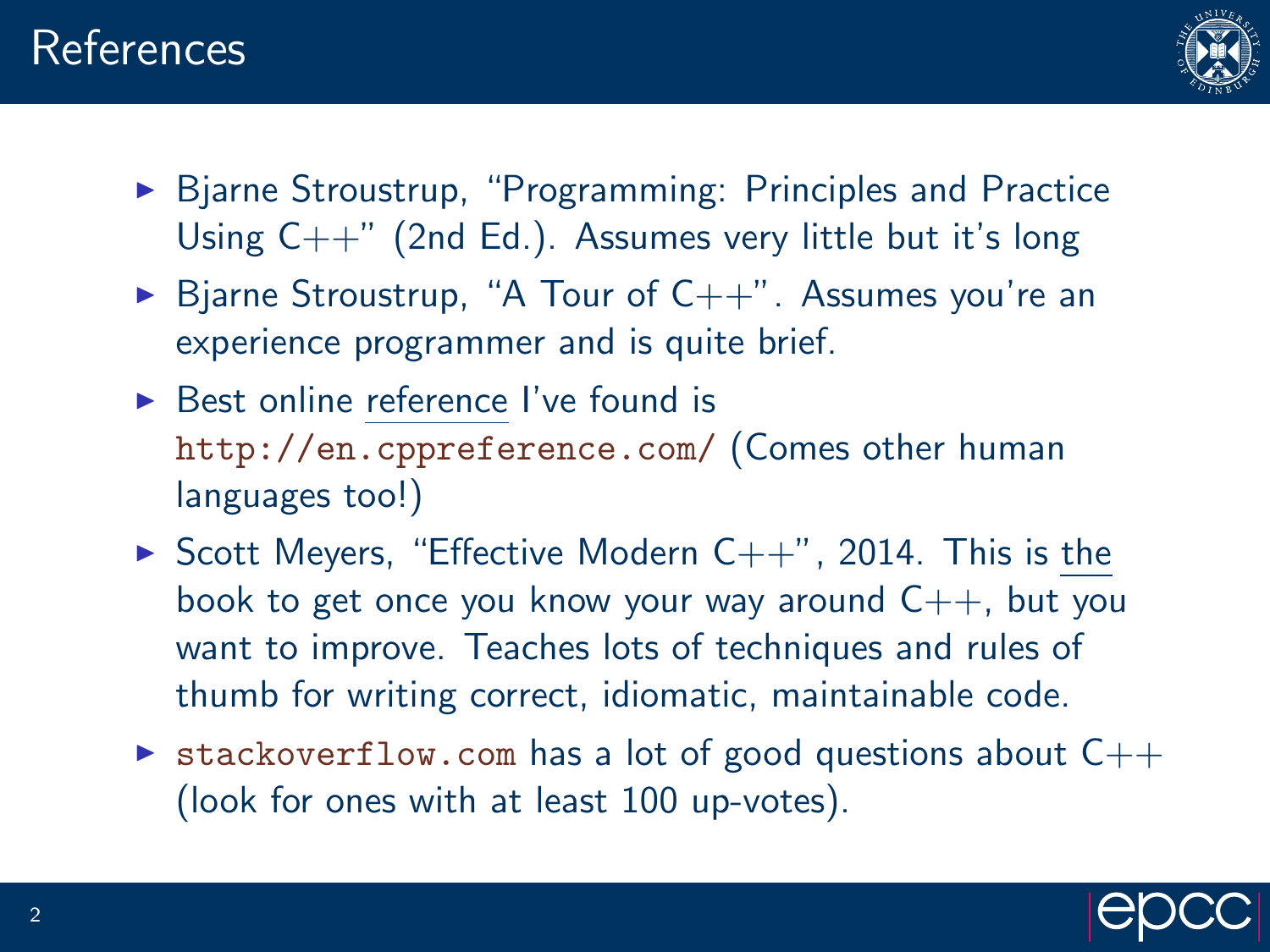## Misunderstood monsters: Frankenstein's vs.  $C++$





<sup>1</sup>By Universal Studios - Dr. Macro, Public Domain, https://commons.wikimedia.org/w/index.php?curid=3558176

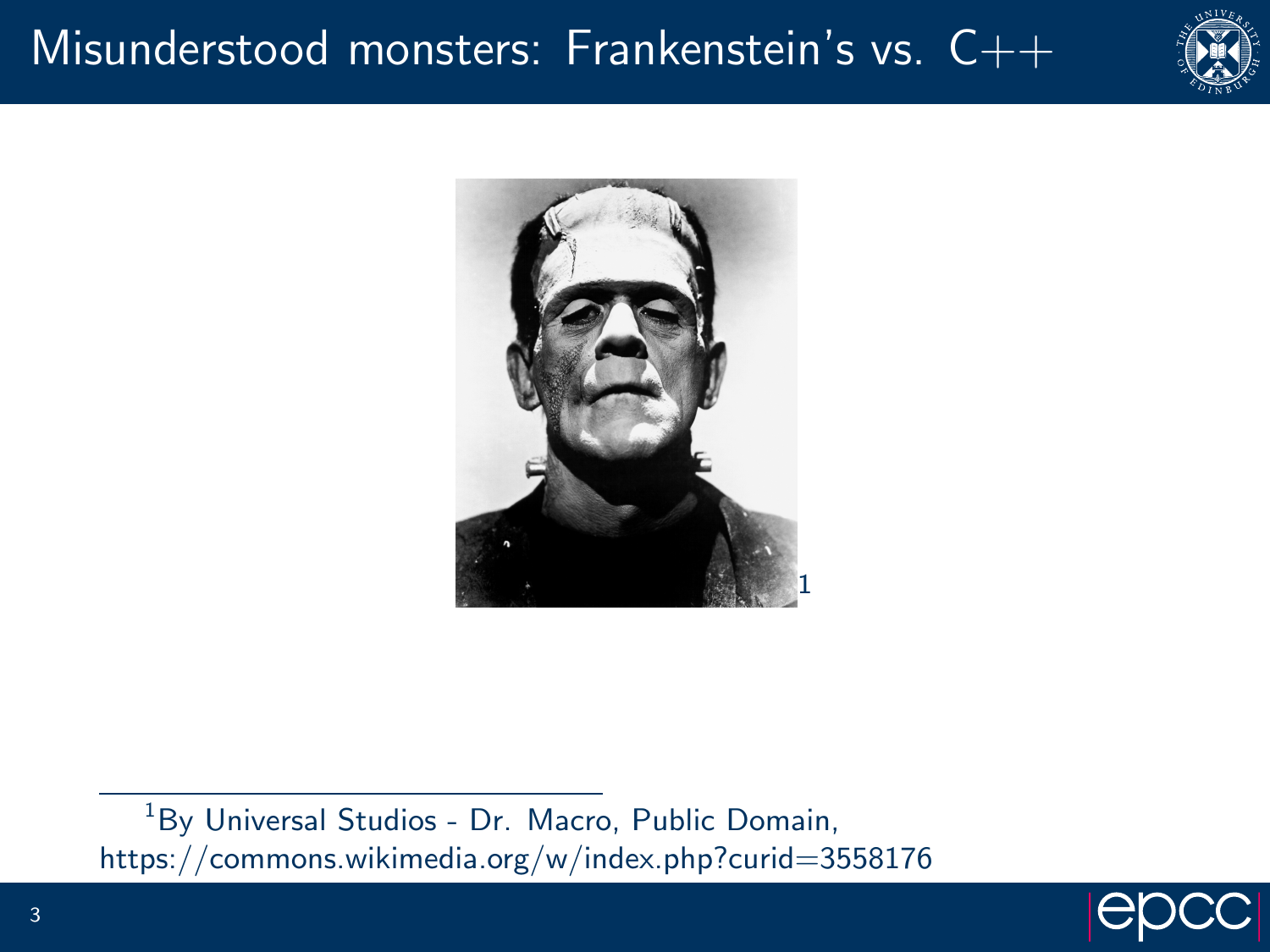

- $\blacktriangleright$  Large: the C++11 standard is about 1300 pages
- $\triangleright$  Composed of many parts: C, classes, generics, functional programming, exceptions, the vast library, . . .
- $\triangleright$  Inspires dread in those do not understand it
- $\triangleright$  Dangerous: "C makes it easy to shoot yourself in the foot;  $C_{++}$  makes it harder, but when you do it blows your whole leg off." – Bjarne Stroustrup
- $\blacktriangleright$  "Expert friendly"

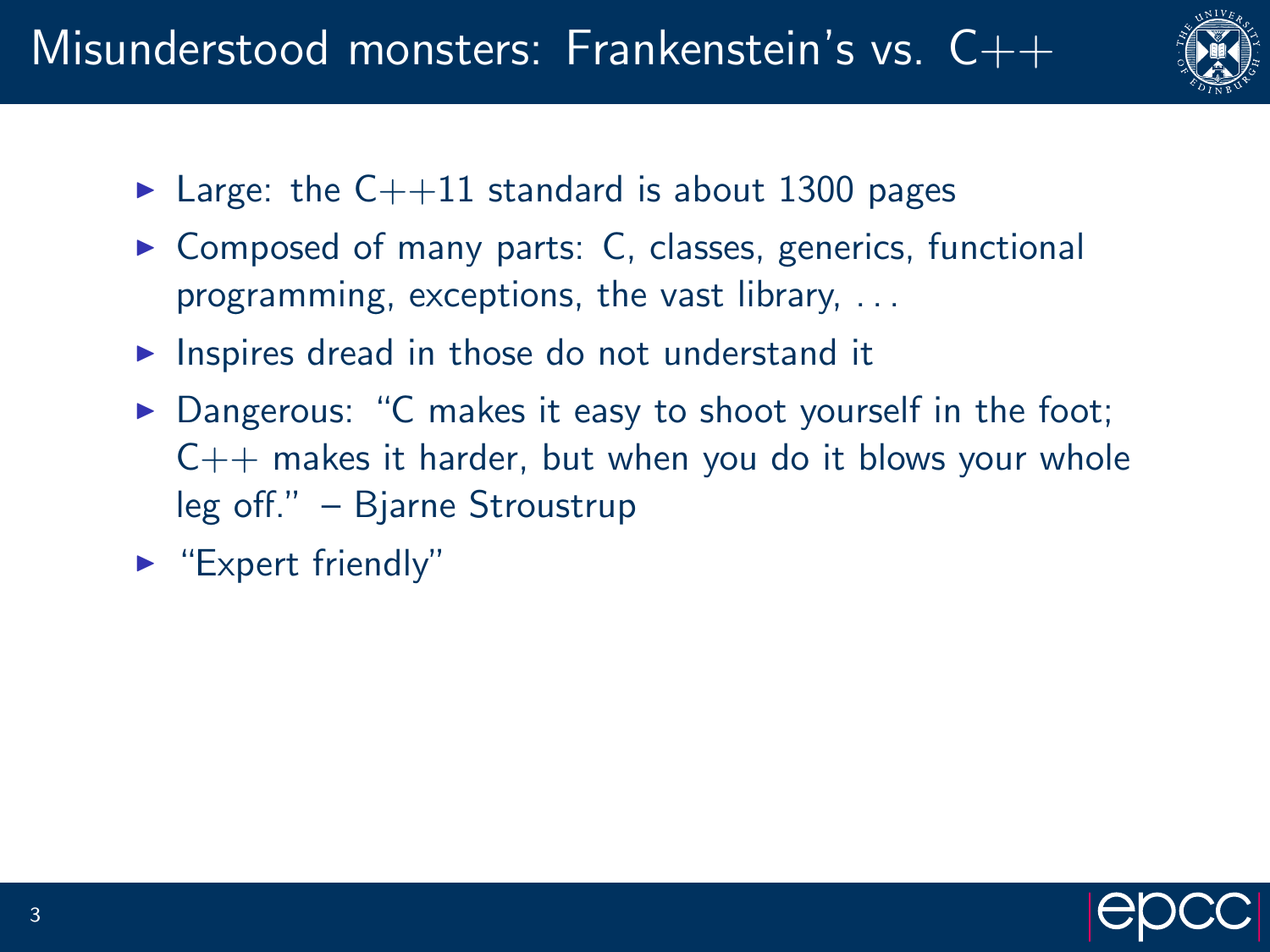

" $C++$  is an octopus made by nailing extra legs onto a dog"  $-$ Steve Taylor





But you can cut off some extra legs to get the right dog for your program!

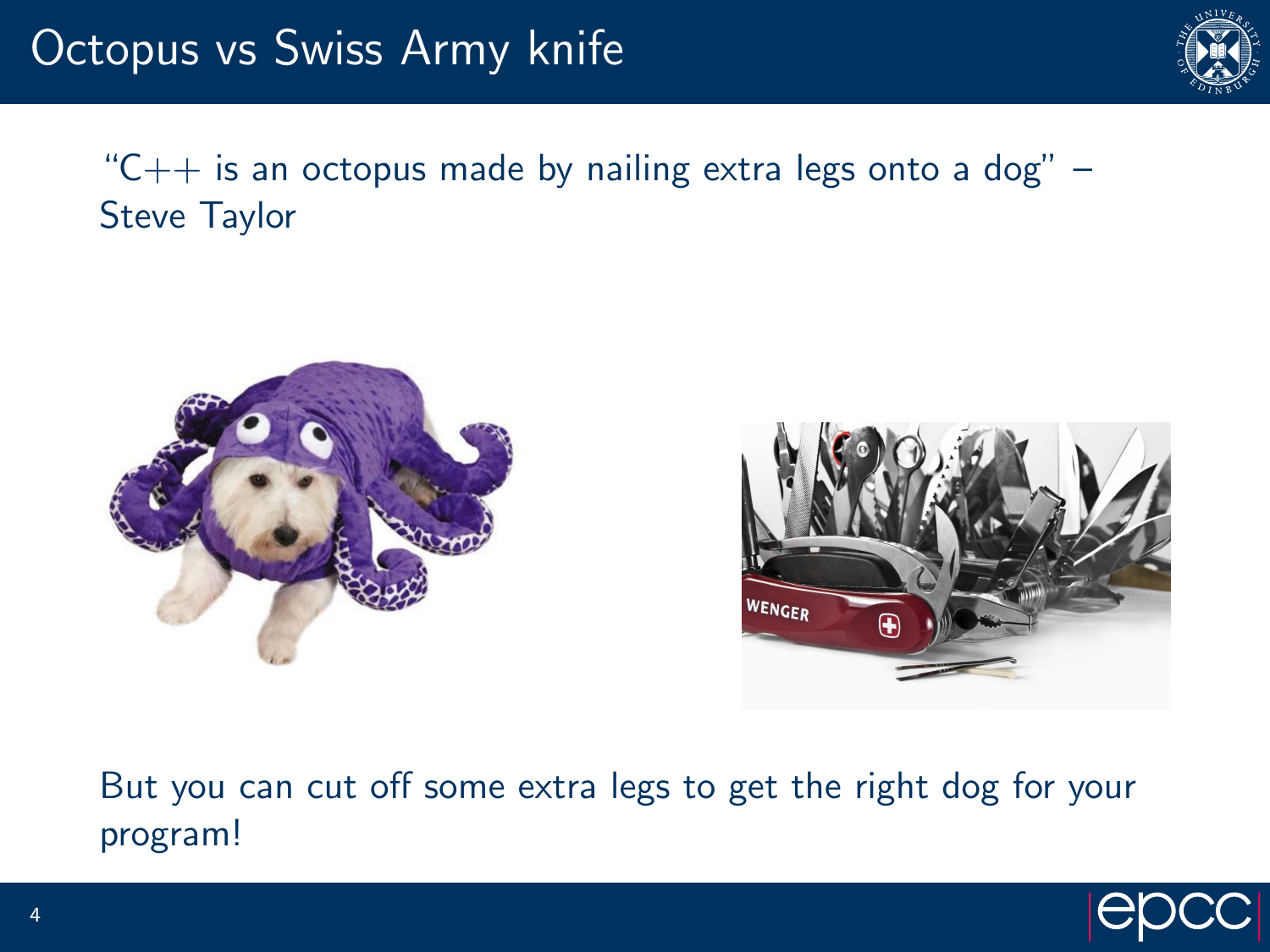

### $\triangleright$  General purpose

- $\triangleright$  Flexible by allowing developers to build abstractions (and provides a large number through the library)
- ▶ Performance and efficiency always targeted "You only pay for what you use"
- $\triangleright$  Use the powerful type system to express intent.

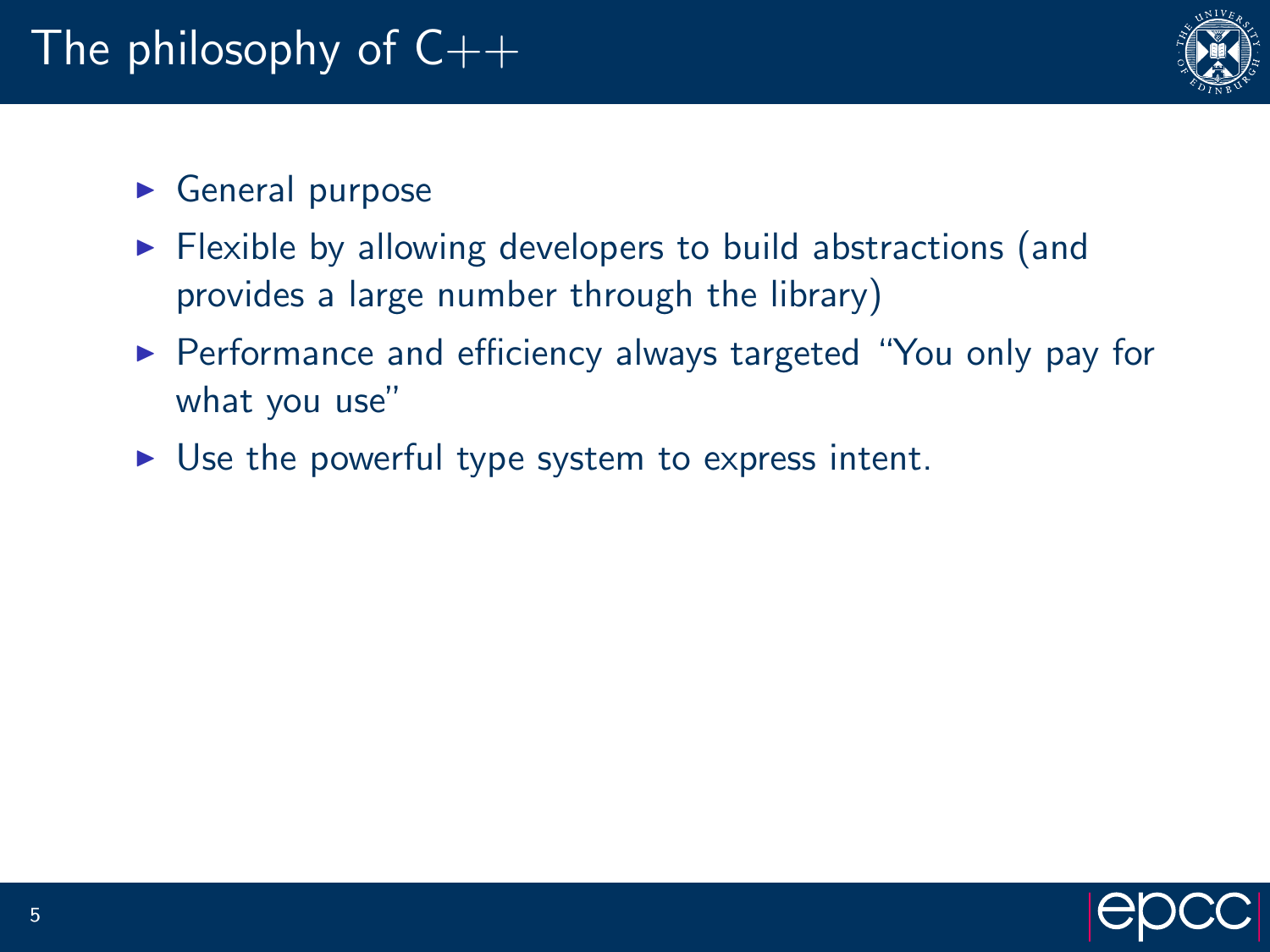

We could spend all semester going in depth on  $C_{++}$ , but we've got three lectures plus a "drop in". So I've picked a handful of features to cover today that you really need to write  $C++$  for HPC:

- $\blacktriangleright$  References and memory
- $\triangleright$  Overloading
- $\blacktriangleright$  Classes
- $\blacktriangleright$  Templates

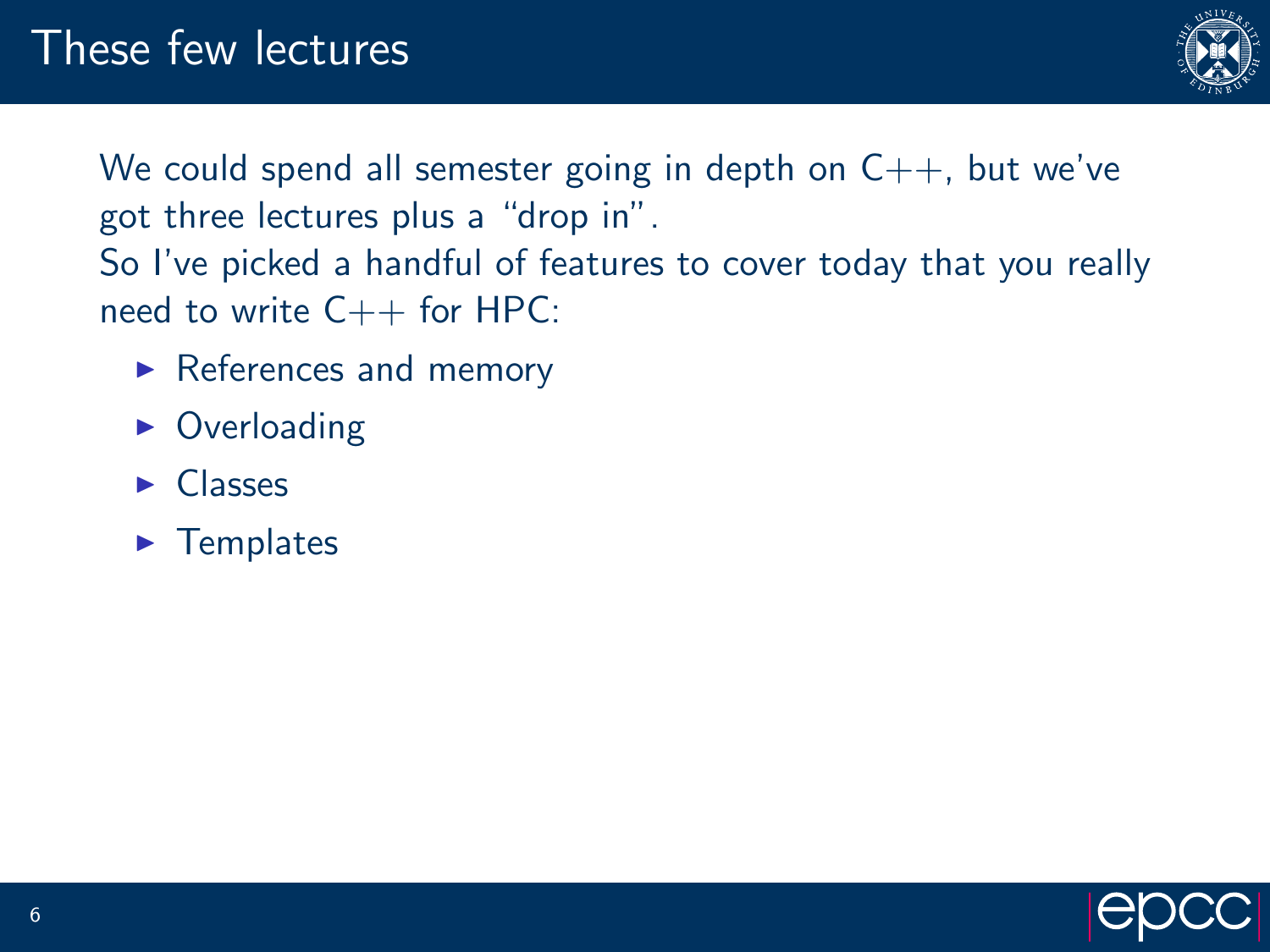

```
# include < iostream >
```

```
int main (int argc, char* argv[]) {
  std:: cout << "Hello, world!" << std:: endl;
}
```
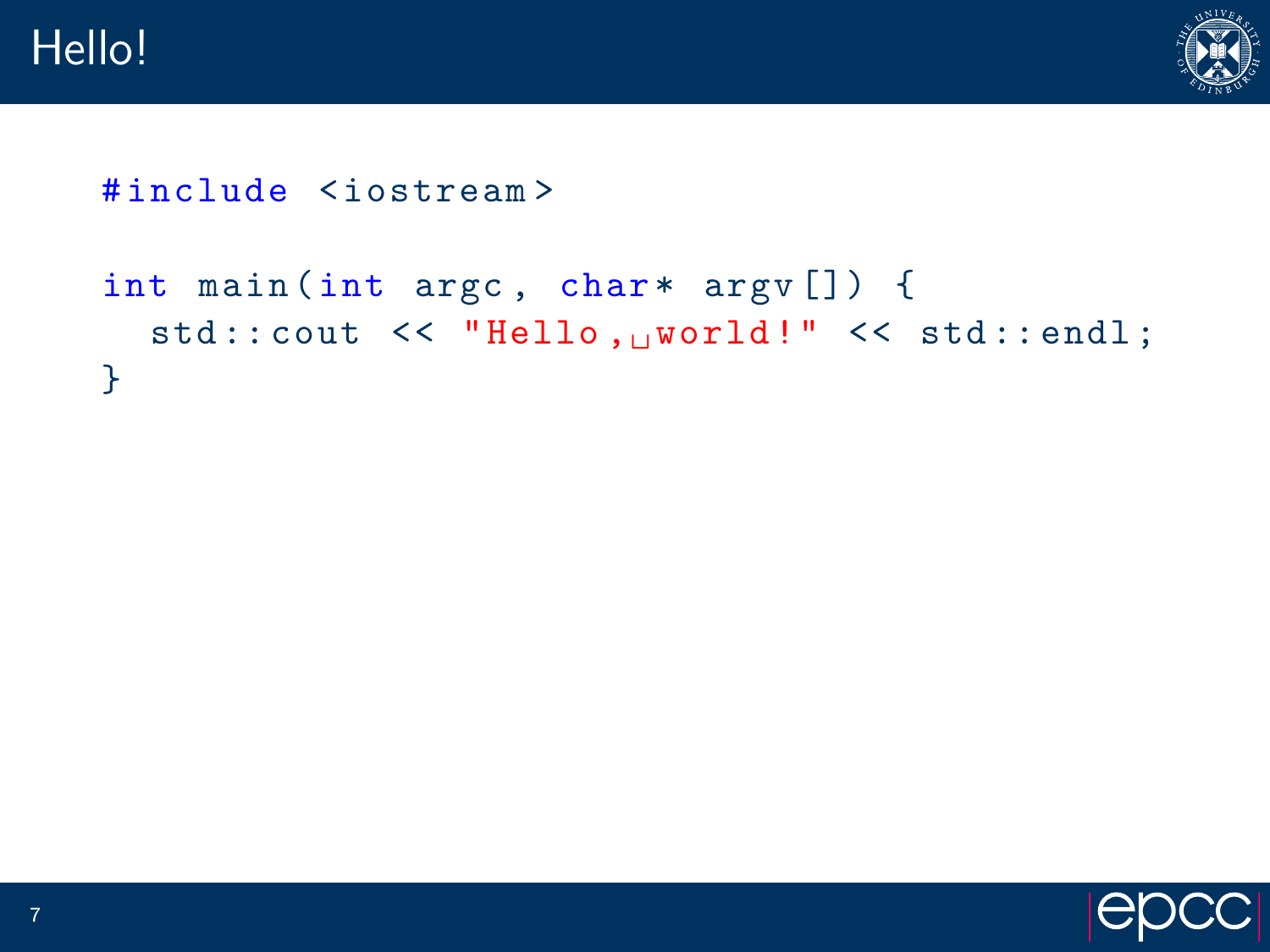

```
# include < iostream >
```

```
int main (int argc, char* argv[]) {
  std::count << "Hello, "world!" << std::end1;}
```

```
$ g++ -std=c++11 hello.cpp -o hello$ ./ hello
Hello , world !
```
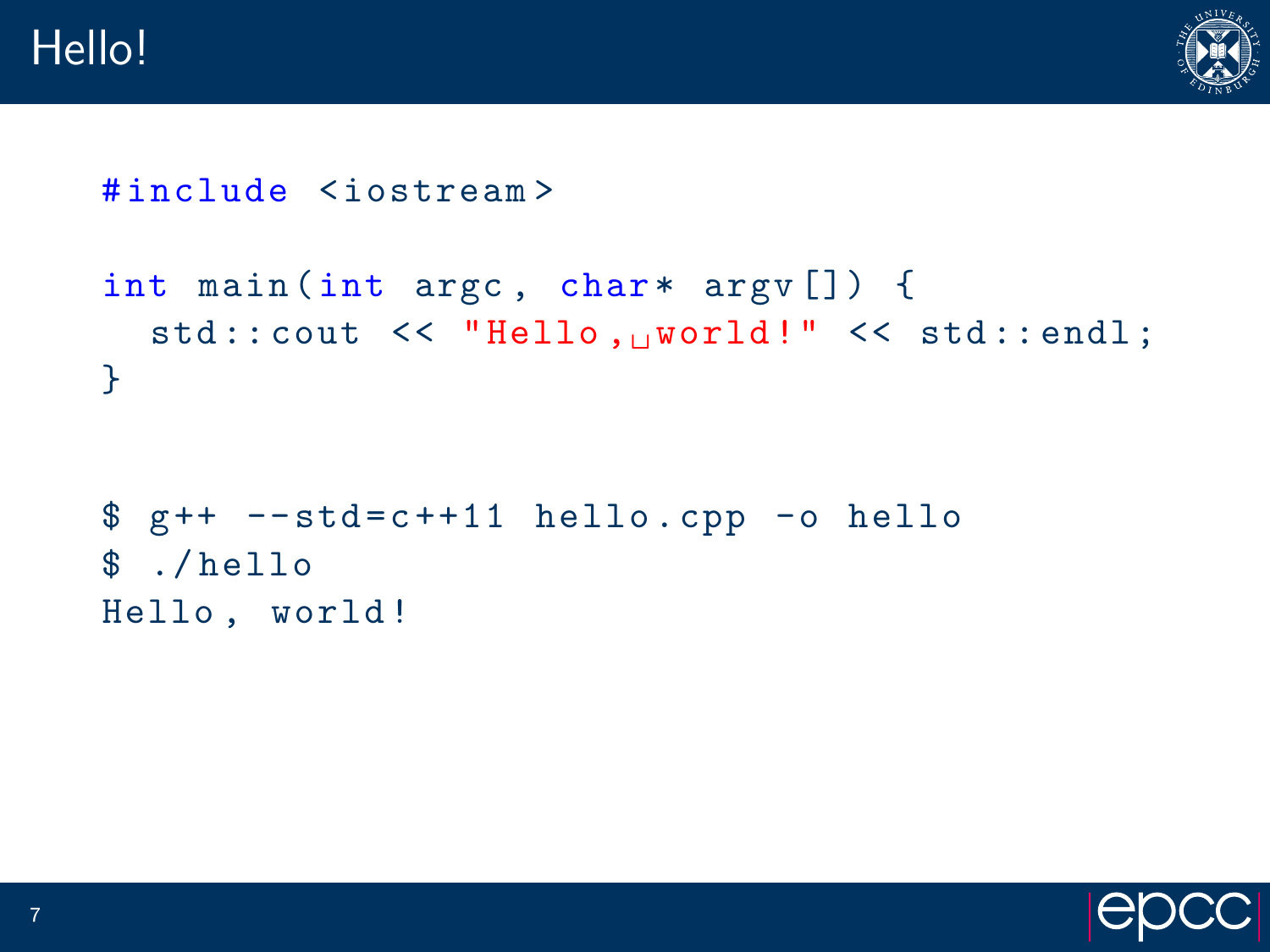

```
# include <iostream >
```

```
int main (int argc, char* argv[]) {
  std::count << "Hello, "world!" << std::end1;}
```
Include the iostream standard library header which gives us a way to communicate with the file system

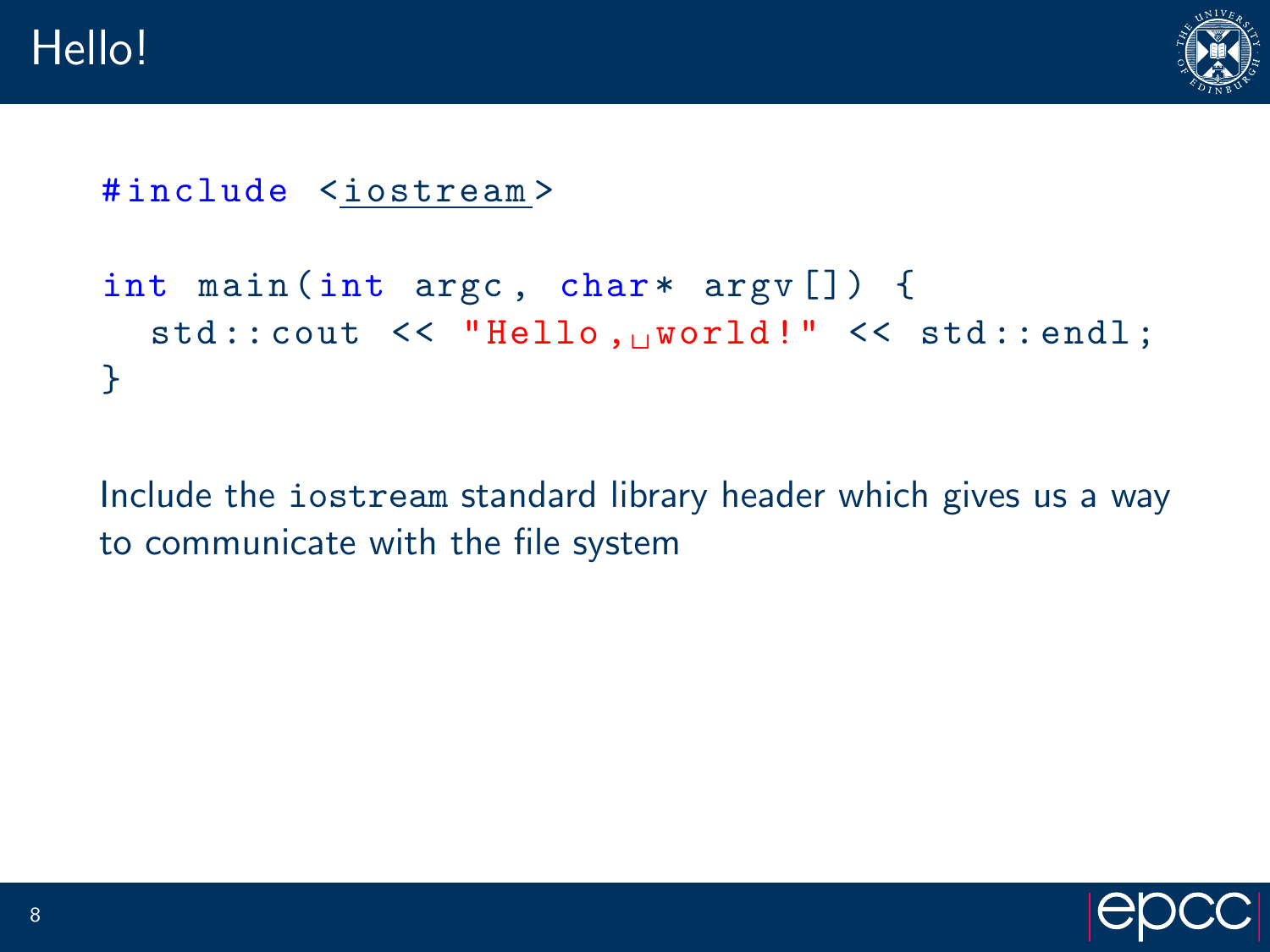

```
# include < iostream >
```

```
int main (int argc, char* argv[]) {
  std::count << "Hello, "world!" << std::end1;}
```
std is the standard library namespace. A namespace allows scoping of names (much like a filesystem has directories).

The scope resolution operator :: lets us access a declaration from inside a namespace.

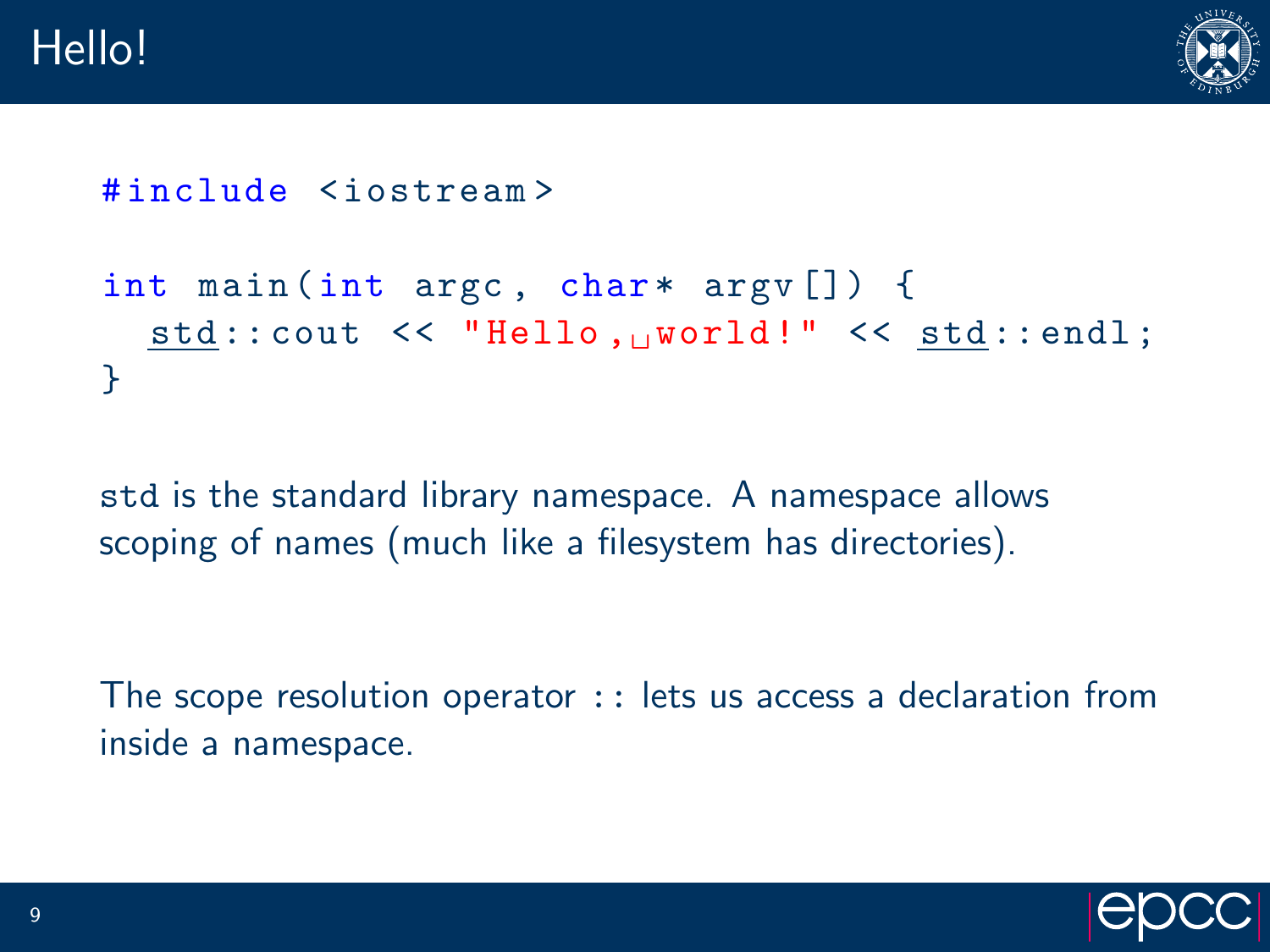

```
# include < iostream >
```

```
int main (int argc, char* argv[]) {
  std::count << "Hello, "world!" << std::end1;}
```
cout represents console output (i.e. stdout)

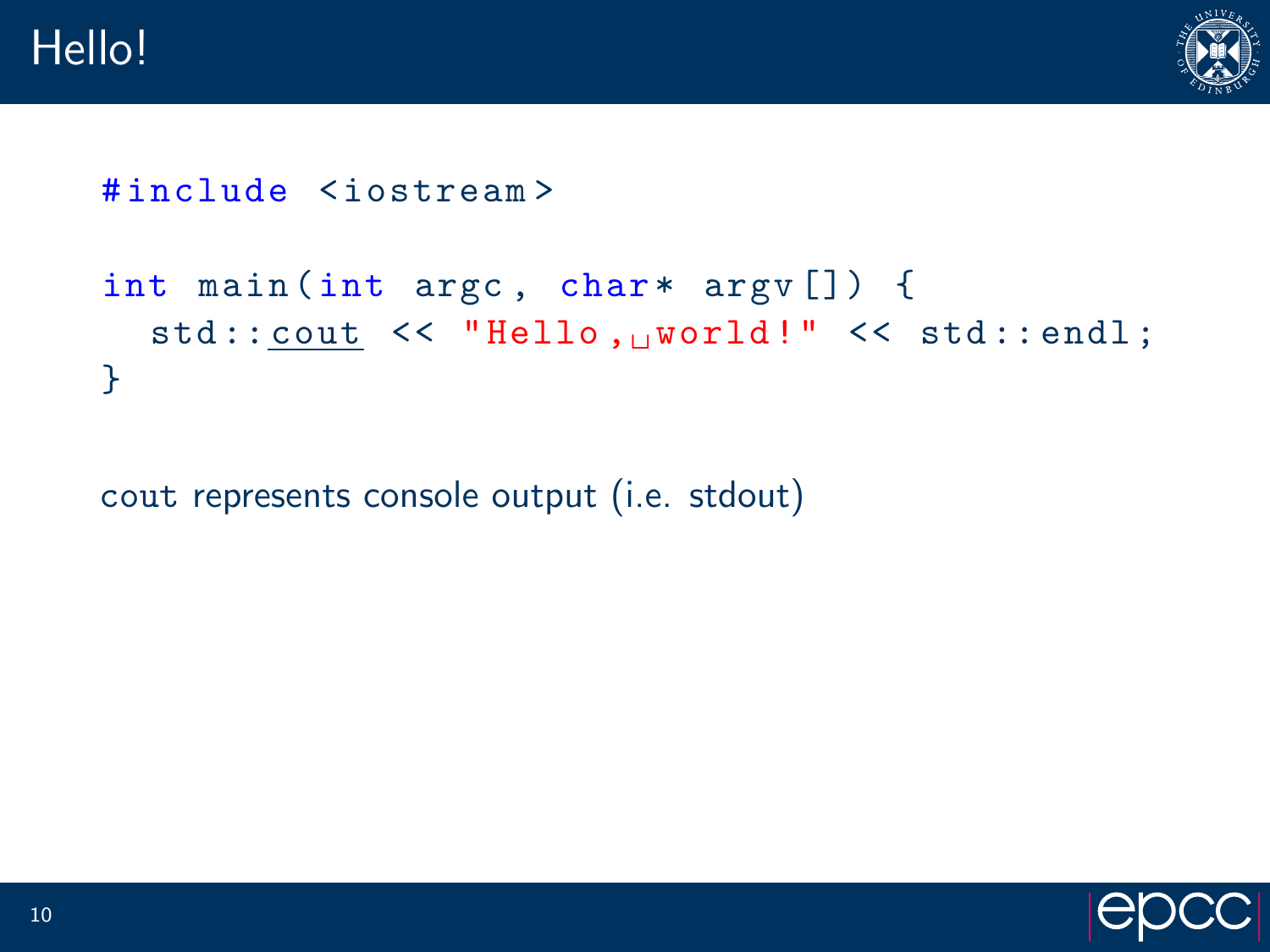

```
# include < iostream >
```

```
int main (int argc, char* argv[]) {
  std::count << "Hello, "world!" << std::end1;}
```
The standard library uses the bitwise left shift operator (<<) to mean stream insertion - i.e. output the right hand side to the left.

(Similarly, the right shift (>>) operator is used for extraction, i.e. input.)

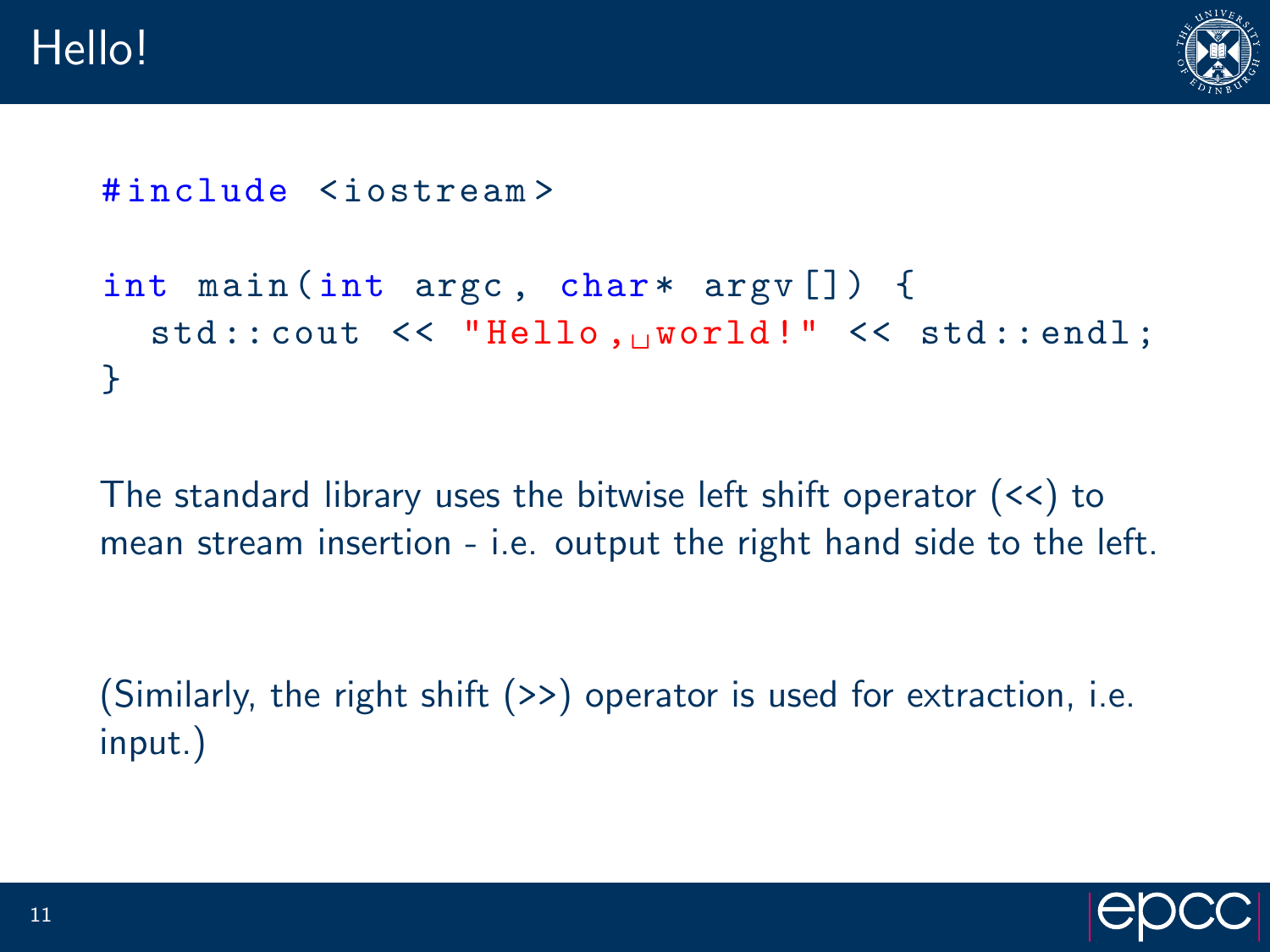

While you can use malloc and free in  $C_{++}$ , you should not. Instead, if you need to directly allocate memory use new and delete.

```
\texttt{int} * x = \texttt{nullptr};
x = new int;* x = 42:std::count \leq \text{``The} answer is_{11}" << *x \leqstd::endl;
// The answer is 42
delete x ;
```
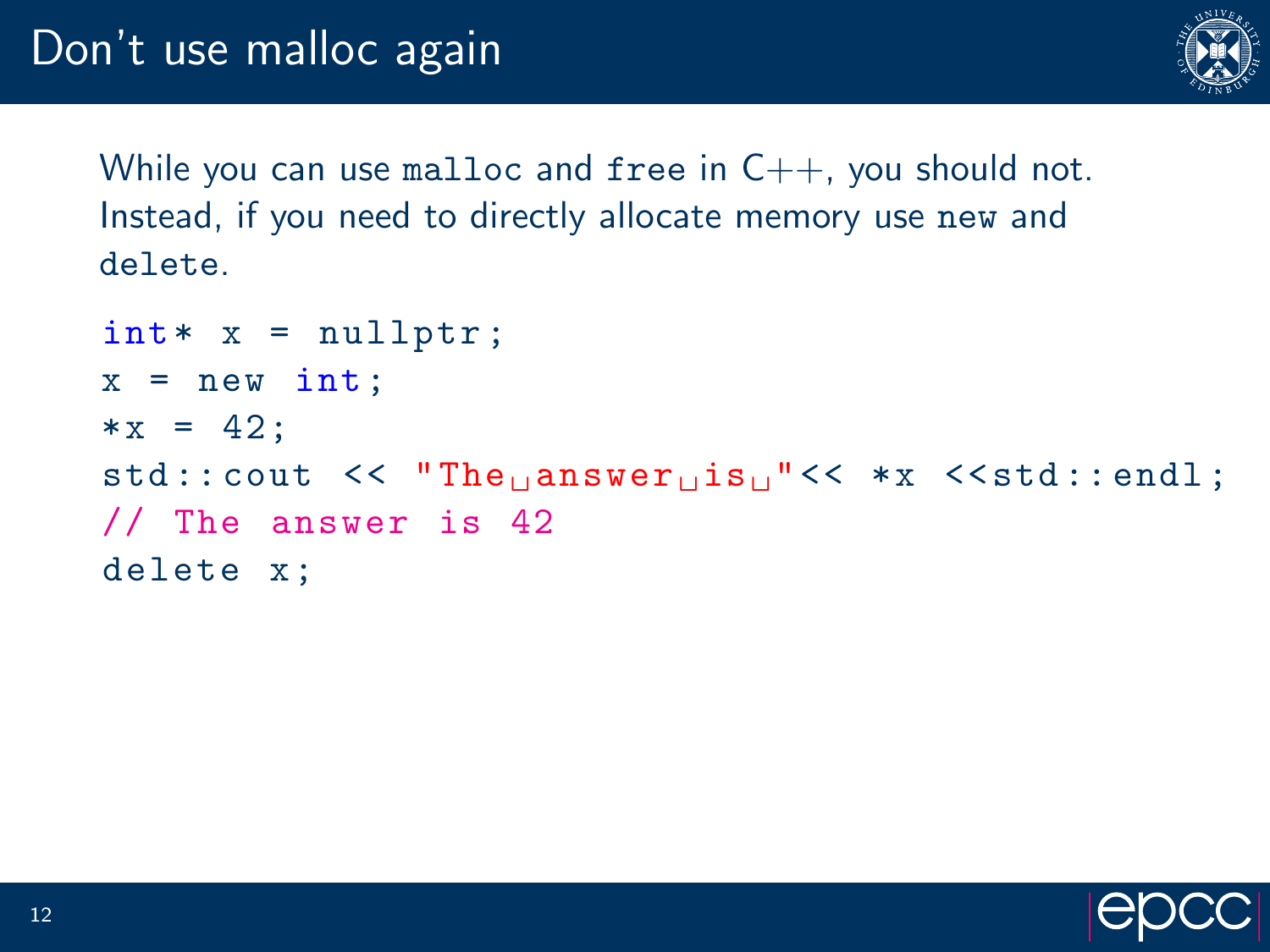

```
int * squares = nullptr;squares = new int [5];for (auto i = 0; i < 5; ++i)
  square[i] = i*i;
```
// Do something delete [] squares ;

Note the square brackets!

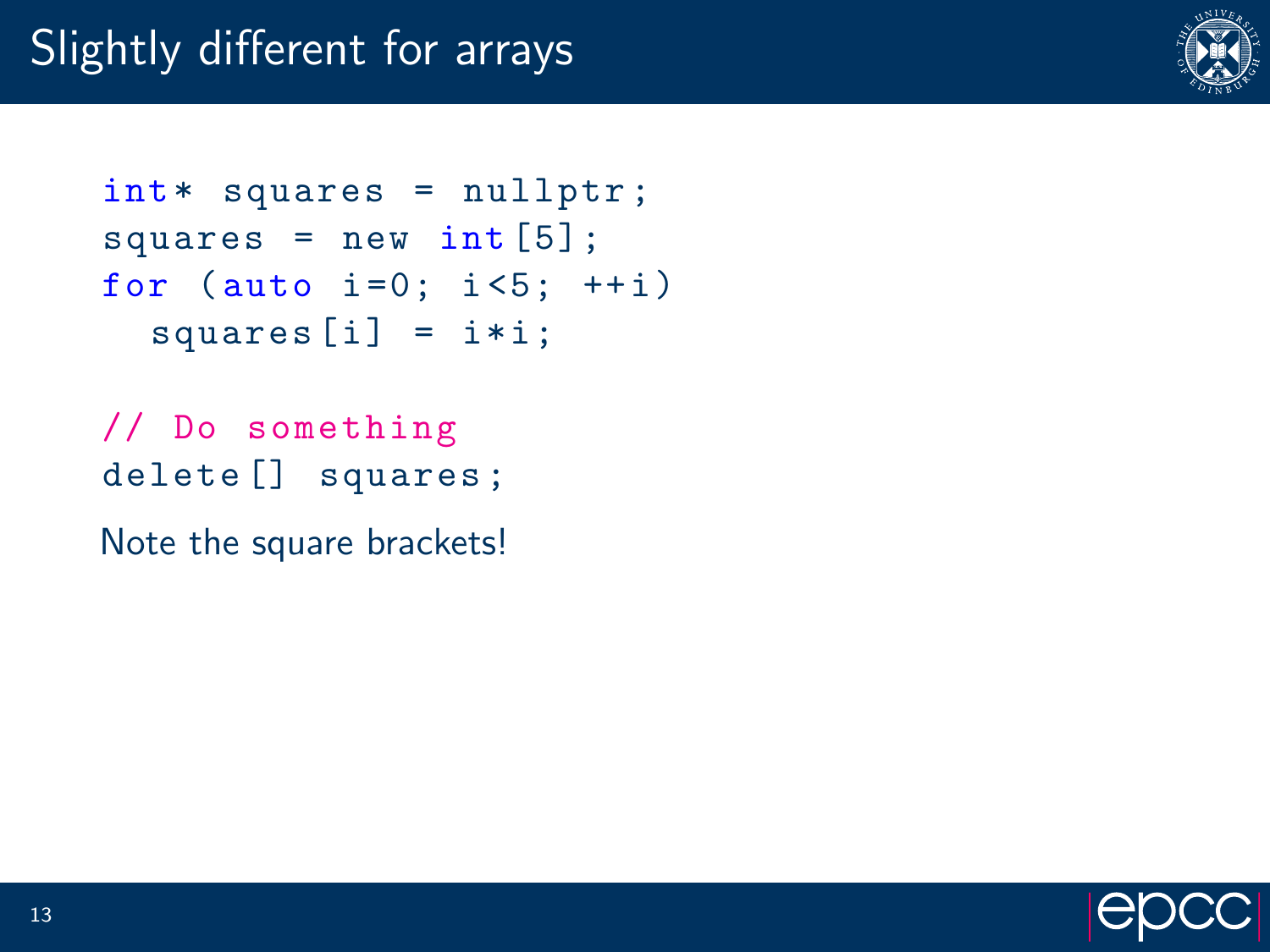

As well as pointers and values,  $C++$  has the concept of a reference. They are like pointers in that they don't copy the thing-that-is-referred-to, but syntactically they are just like a value.

```
double pi = 3.14;
double \& pr = pi;std:: cout << pr << std:: endl;
void iLoveIntegers (double & x) {
  x = 3;
}
iLoveIntegers ( pi );
\\ prints 3
```

```
std:: cout << pi << std:: endl;
```
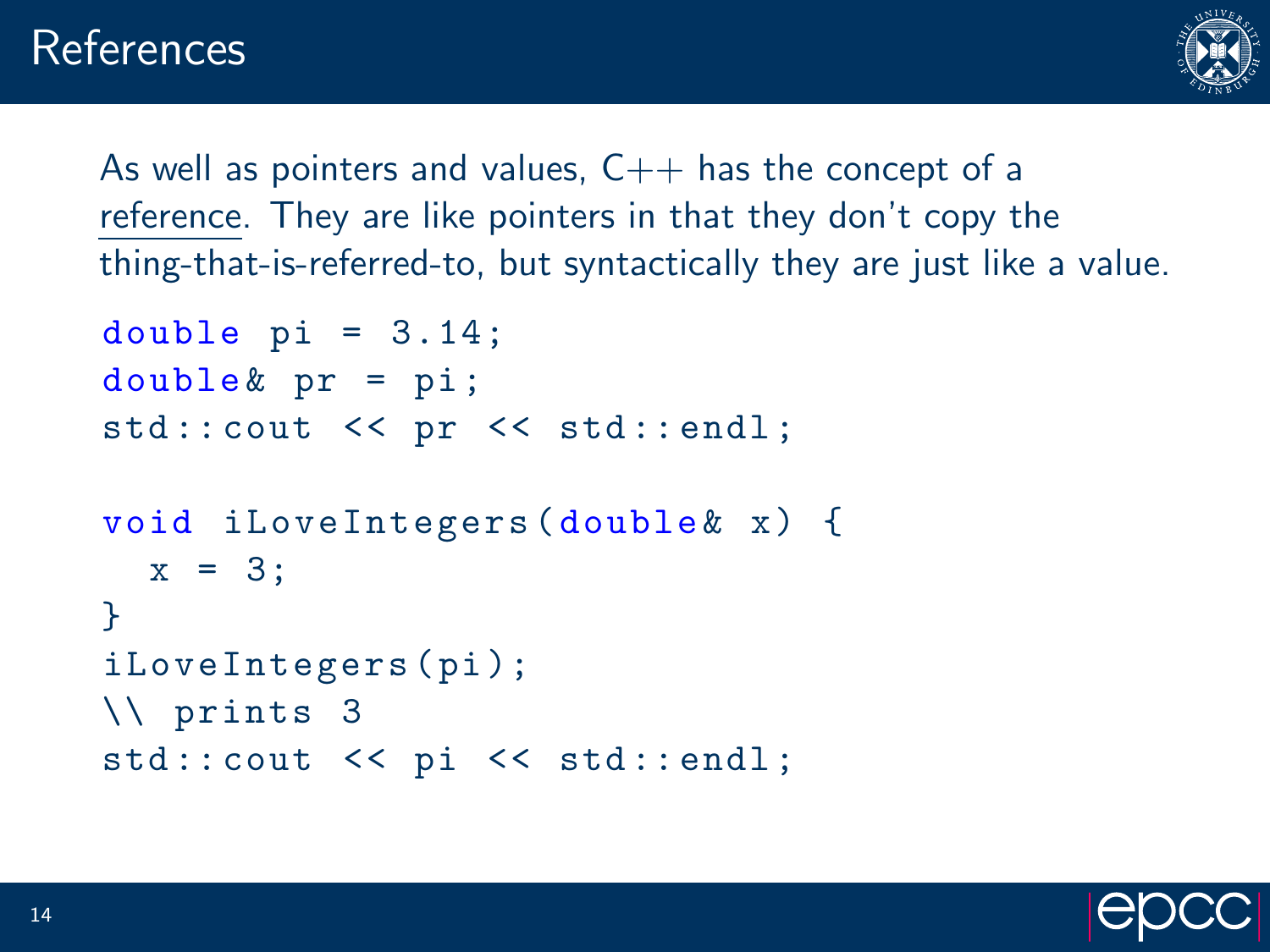

References have simpler syntax.

References are safer than pointers: a reference cannot be null and cannot be reseated (must be bound when it's defined)

```
double twopi = 6.24;
pr = twopi; \setminus Error will not compile
```
And you can rely on it being valid, unless there is an evil coder around:

```
char\& get () {
  char x ='!':
  return x;
  // Many compilers will warn about this
}
```
Use a reference by default, until you need a pointer. (E.g. need to reseat or interface with C.)

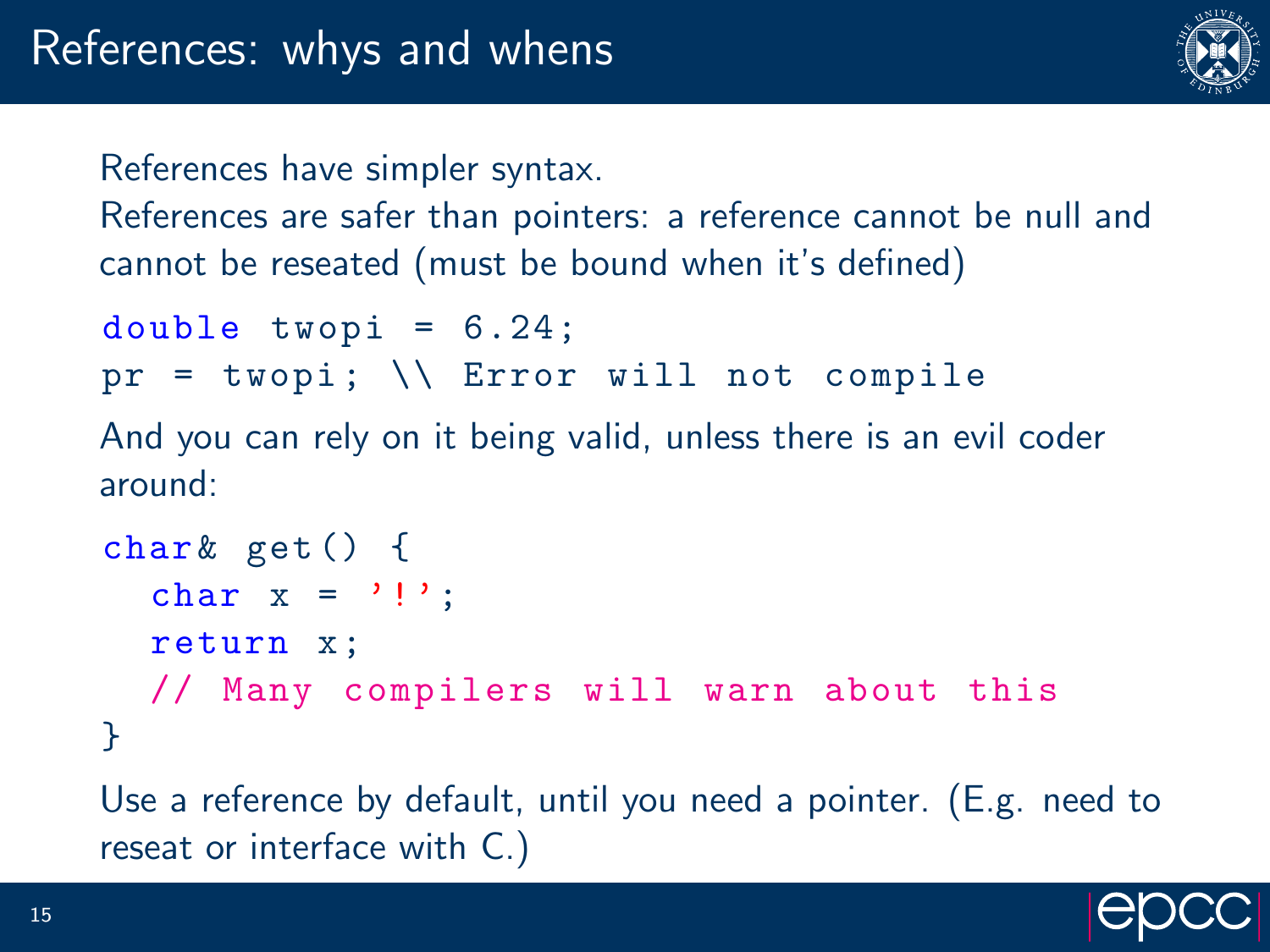

You can have multiple functions with the same name but different arguments.

```
int sum (int a, int b) {
  return a + b;
}
double sum (double a, double b) {
  return a + b;
}
```
When you call sum, the compiler knows the types of the arguments and will try to find the best match from all the candidates with the name.

The compiler will also try to use any built-in or user-defined conversion rules.

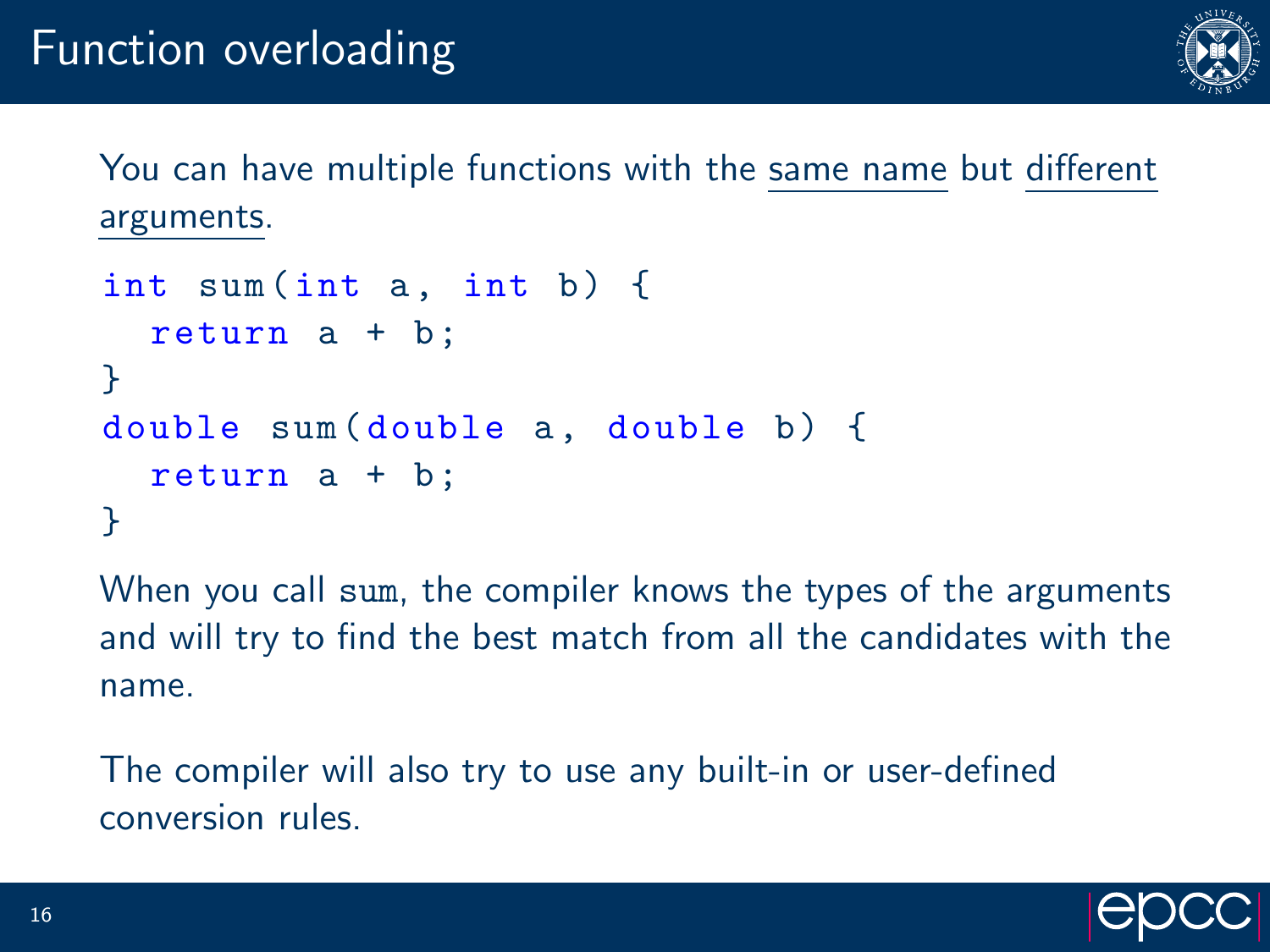

int i1 =  $1$ ; int i2 = 2; double  $d1 = 1.0$ ; double  $d2 = 2.0$ : unsigned  $u42 = 42$ ;

 $std::count \leq sum(i1, i2) \leq stat::end1;$  $std::count \leq sum(3, 72) \leq std::end1;$  $std::count \leq \text{sum}(i1, u42) \leq \text{std}::end1;$  $std::count \leq sum(d2, d1) \leq start::end1;$  $std::count \leq sum(d2, i1) \leq start::end1;$  $std::count \leq \text{sum}(d2, 1.0f) \leq \text{std::endl}$ ;

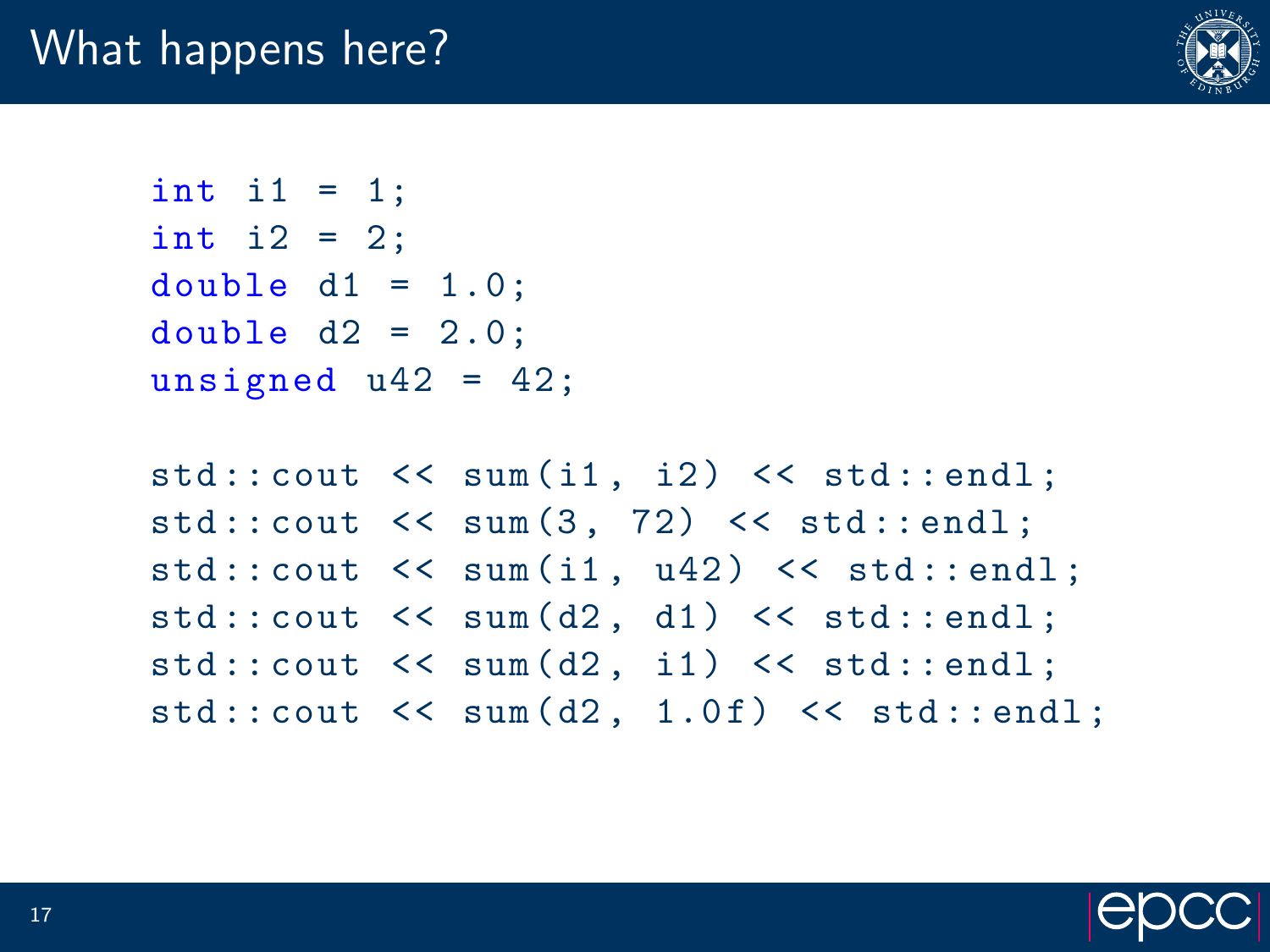

 $C++$  operators, for the non-built in types, are just functions with odd names, e.g.:

```
Vector operator+ (const Vector & a,
                  const Vector & b):
```
You can then use the natural syntax when manipulating these in other code:

Vector  $c = a + b$ ;

We'll come back to this.

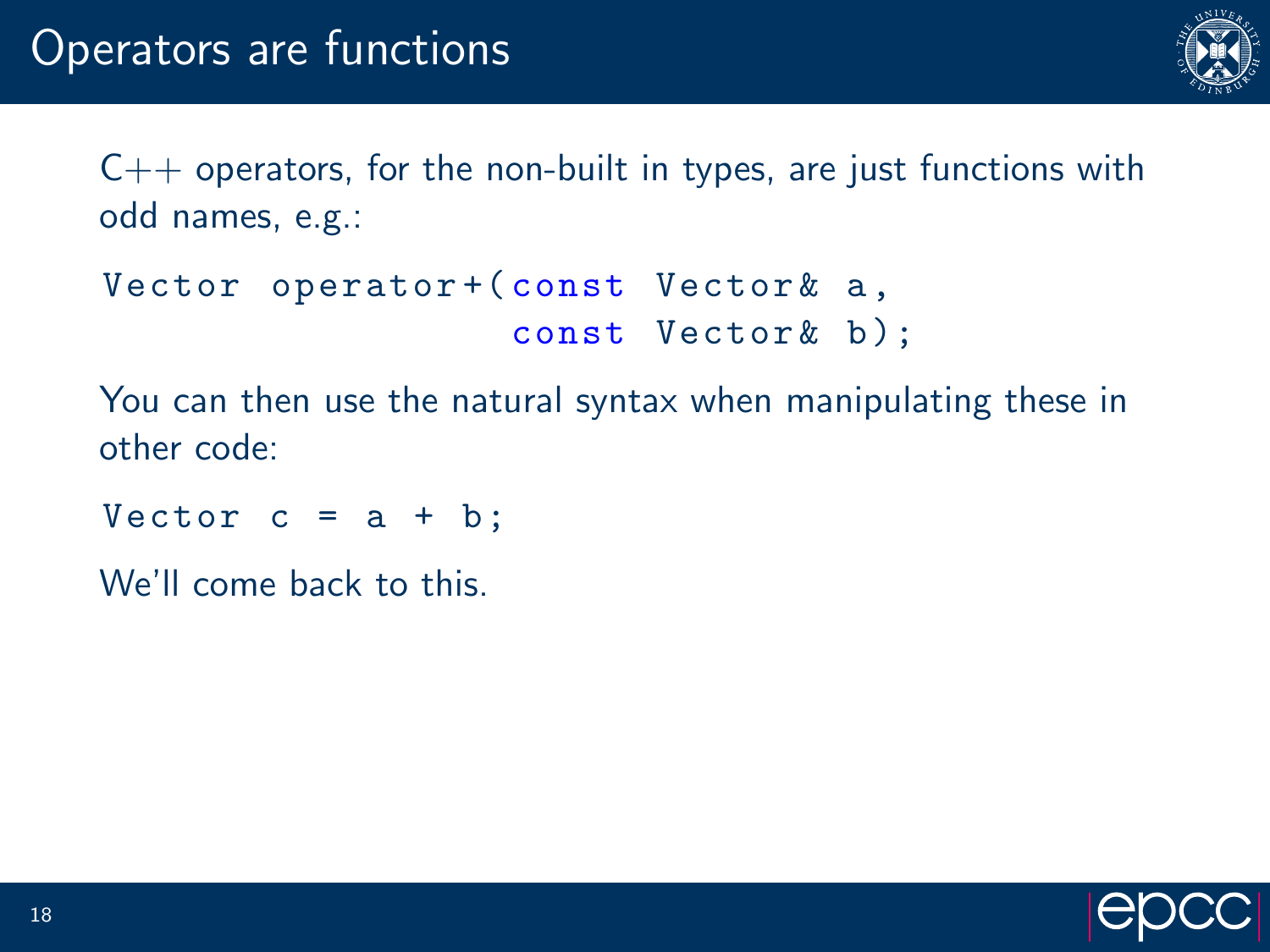

You define a class just like a struct, but using the keyword class instead $1$ 

```
As well as data members, instantiations of classes (i.e. objects)
can have member functions.
```

```
class Complex {
public :
  Complex ();
  Complex (float re, float im);
  Complex(const Complex) = default;
  float magnitude () const;
private :
  float real ;
  float imag ;
};
```
 $1$ Technically, the only difference is the default visibility of declarations.

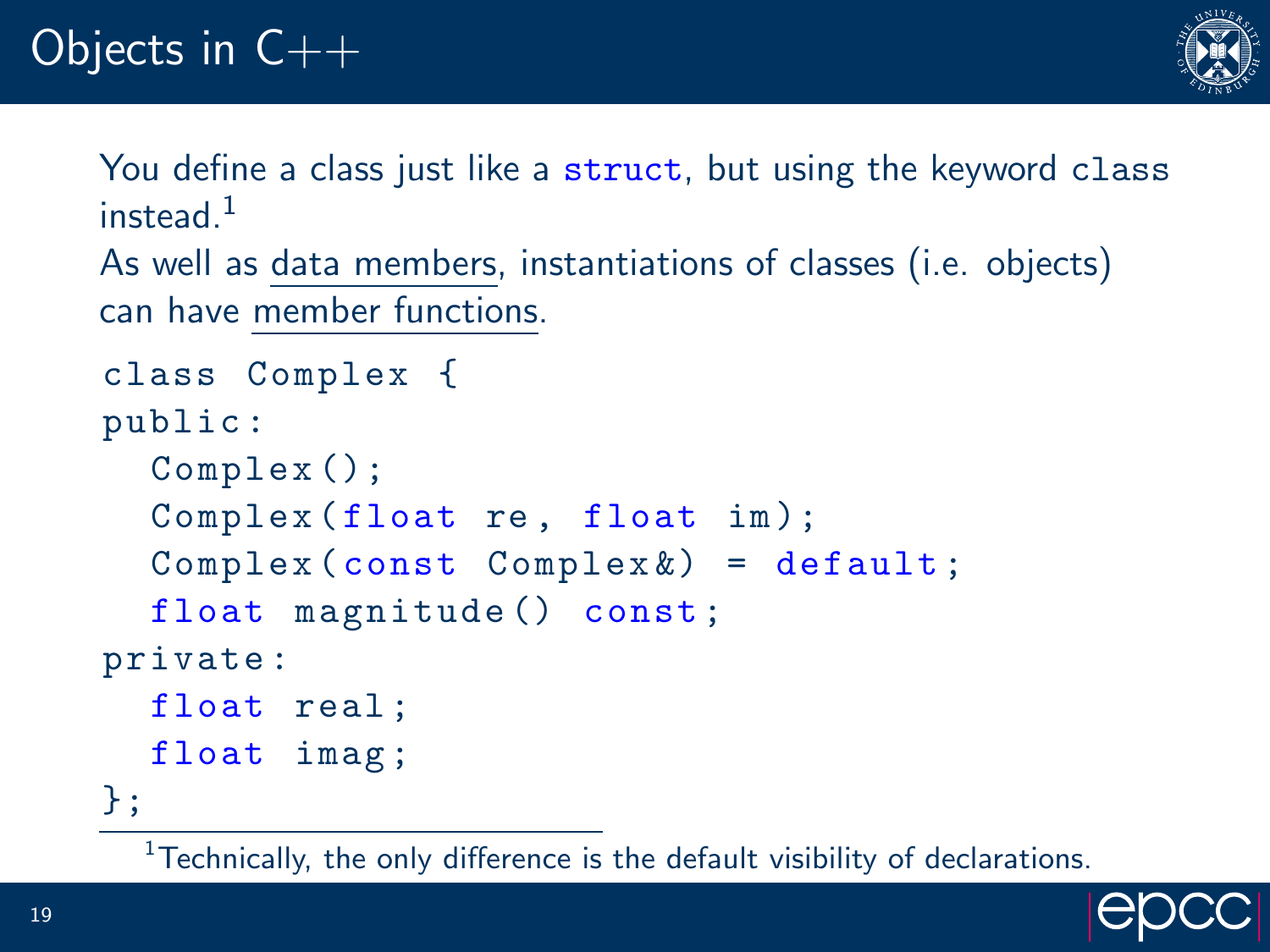

When you create an instance of your class, you usually need to provide a constructor. Note we provide two overloads - a default one needing no arguments and one that initialises with a value. We also tell the compiler to create a default copy constructor for us.

```
Complex :: Complex () :
  real(0), imag(0) {
}
Complex:: Complex (float re, float im) :
  real(re), imag(in) {
}
// This is roughly what the compiler will create
// Complex :: Complex ( const Complex & c) :
\frac{1}{2} real (c. real), imag (c. imag) {
// }
```
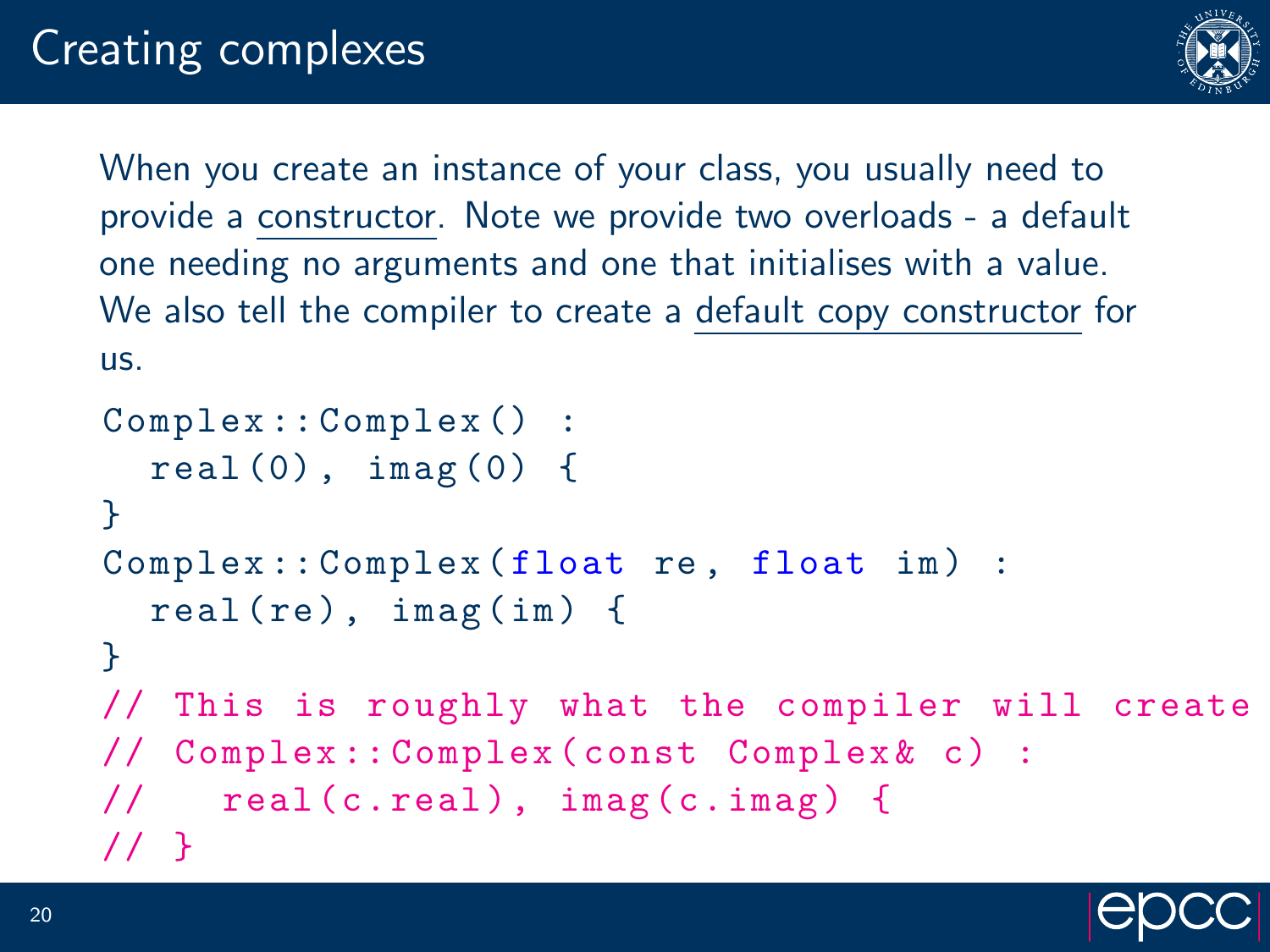

We can now create these numbers

```
Complex zero ;
Complex imaginary_unit (0, 1);
Complex copy_of_i ( imaginary_unit );
```
What about actually doing something?

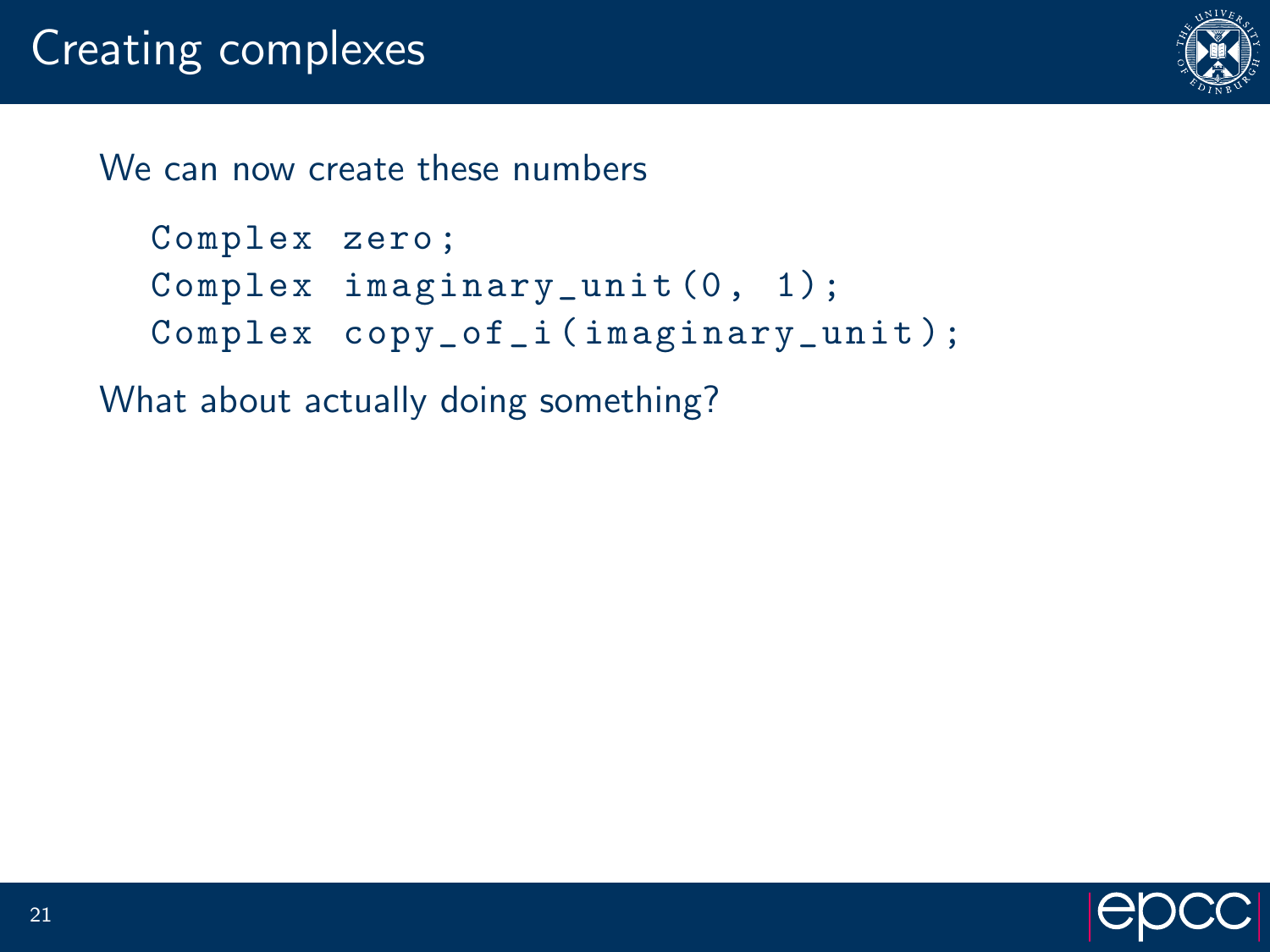

```
float Complex:: magnitude () const {
  return sqrt (real*real + imag*imag);
}
```
- $\triangleright$  The const at the end of the declaration says that this function will not alter the instance it is working on. Add this whenever possible!
- $\triangleright$  We can access the members by just giving their names.
- $\triangleright$  The instance that the function is working on is also available as a pointer, called this, so could rewrite as:

```
float Complex:: magnitude () const {
  return this - > real * this - > real +
             this ->imag * this ->imag;
```


}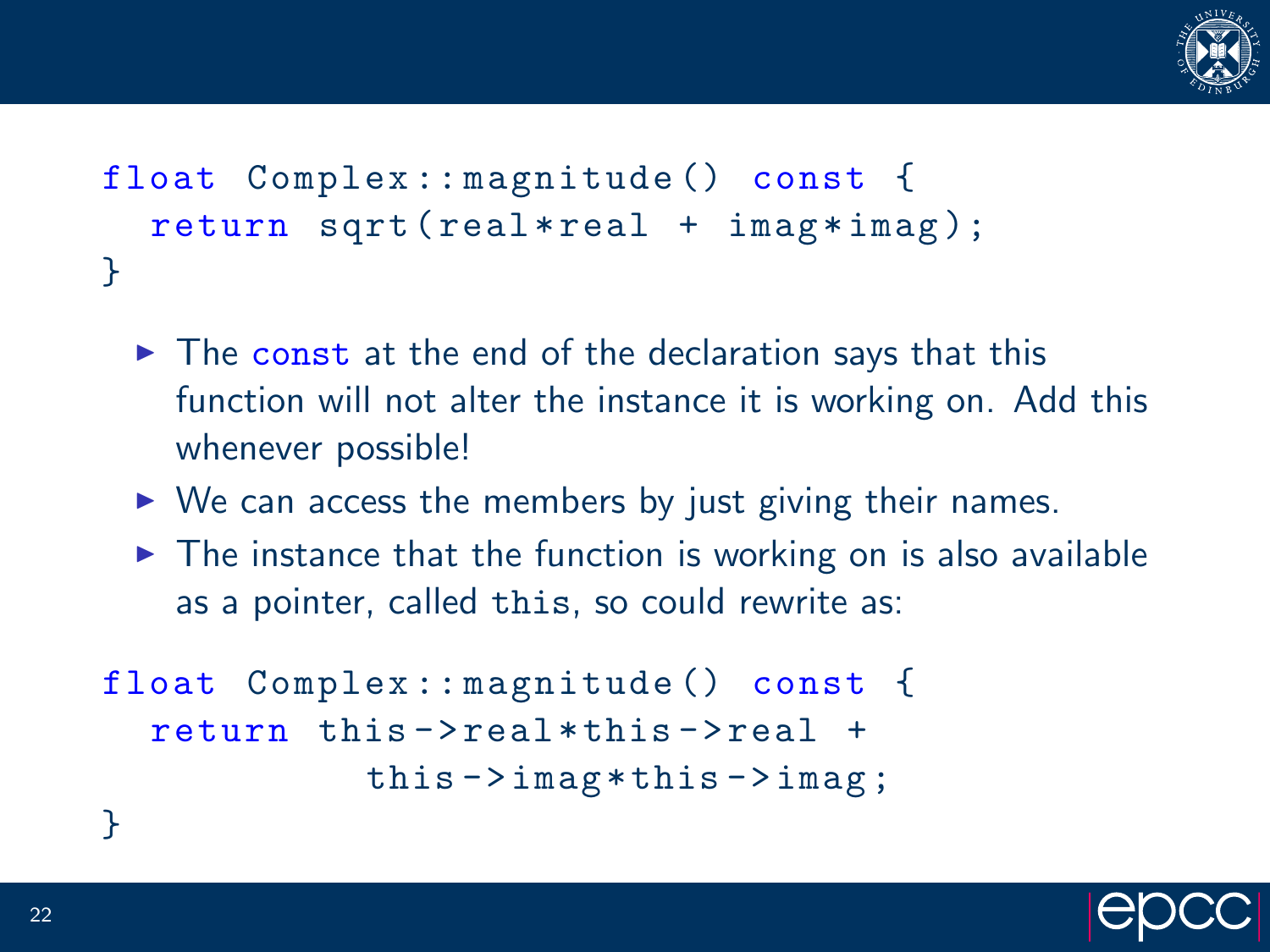

Complex numbers have the usual arithmetic operations:  $(+ - \times \div)$ We have to provide operator overloads, like

```
Complex operator + ( const Complex \& a,
                        const Complex & b) {
  return Complex {a. real + b. real, a. imag + b. imag };
}
```
This is just a function (with an unusual name) that takes two complex numbers and returns one.

To let this function touch the private members of the class, we must declare that it is a friend:

```
class Complex {
  // ...
  friend Complex operator+(const Complex &, const
};
```
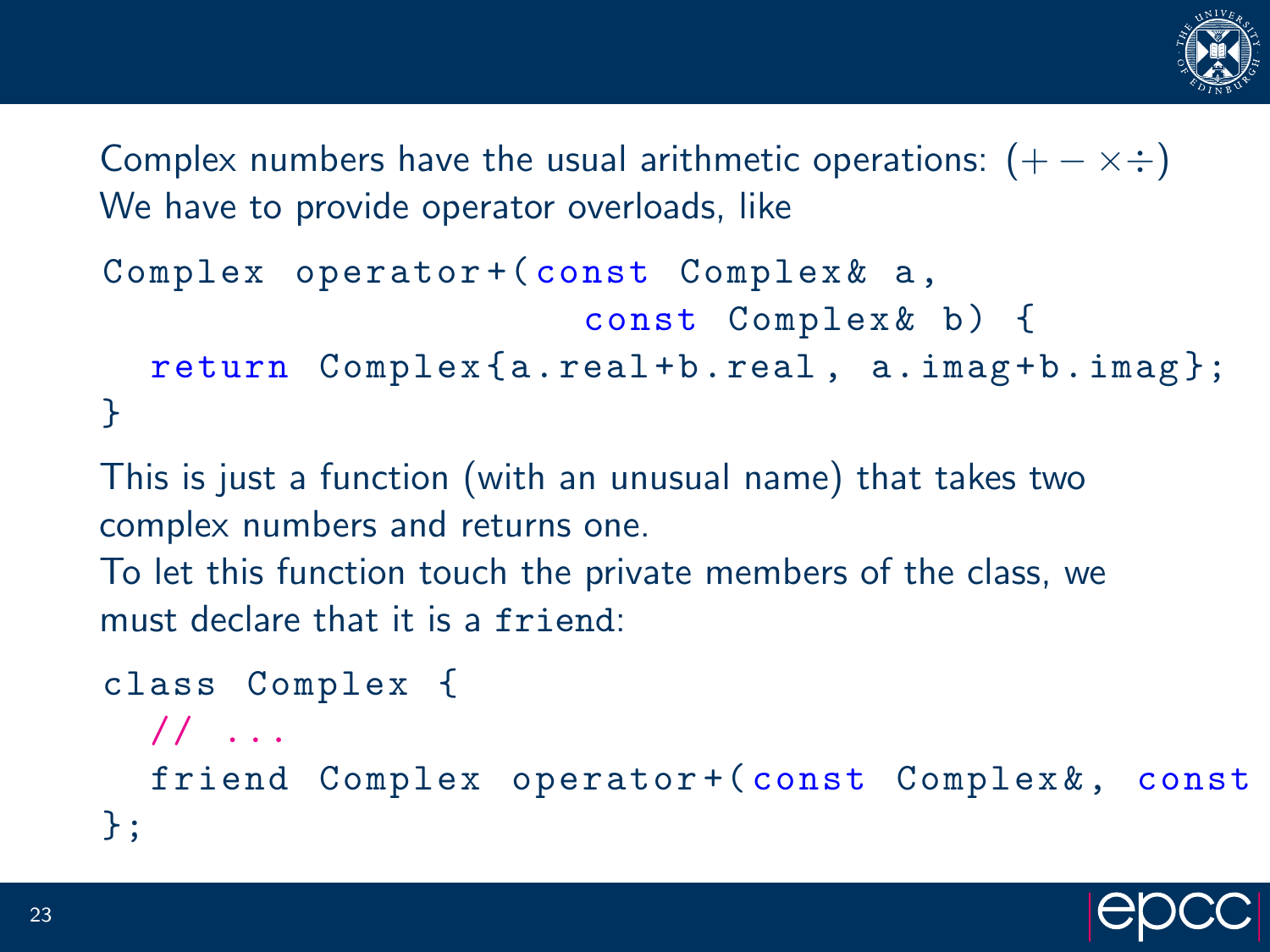

Templates are a method of doing metaprogramming: a program that writes a program.

```
An easy example:
int sum (int a, int b) {
  return a+b;
}
double sum (double a, double b) {
  return a+b;
}
```
What if we need this for float and unsigned? Going to get boring and hard to maintain quickly!

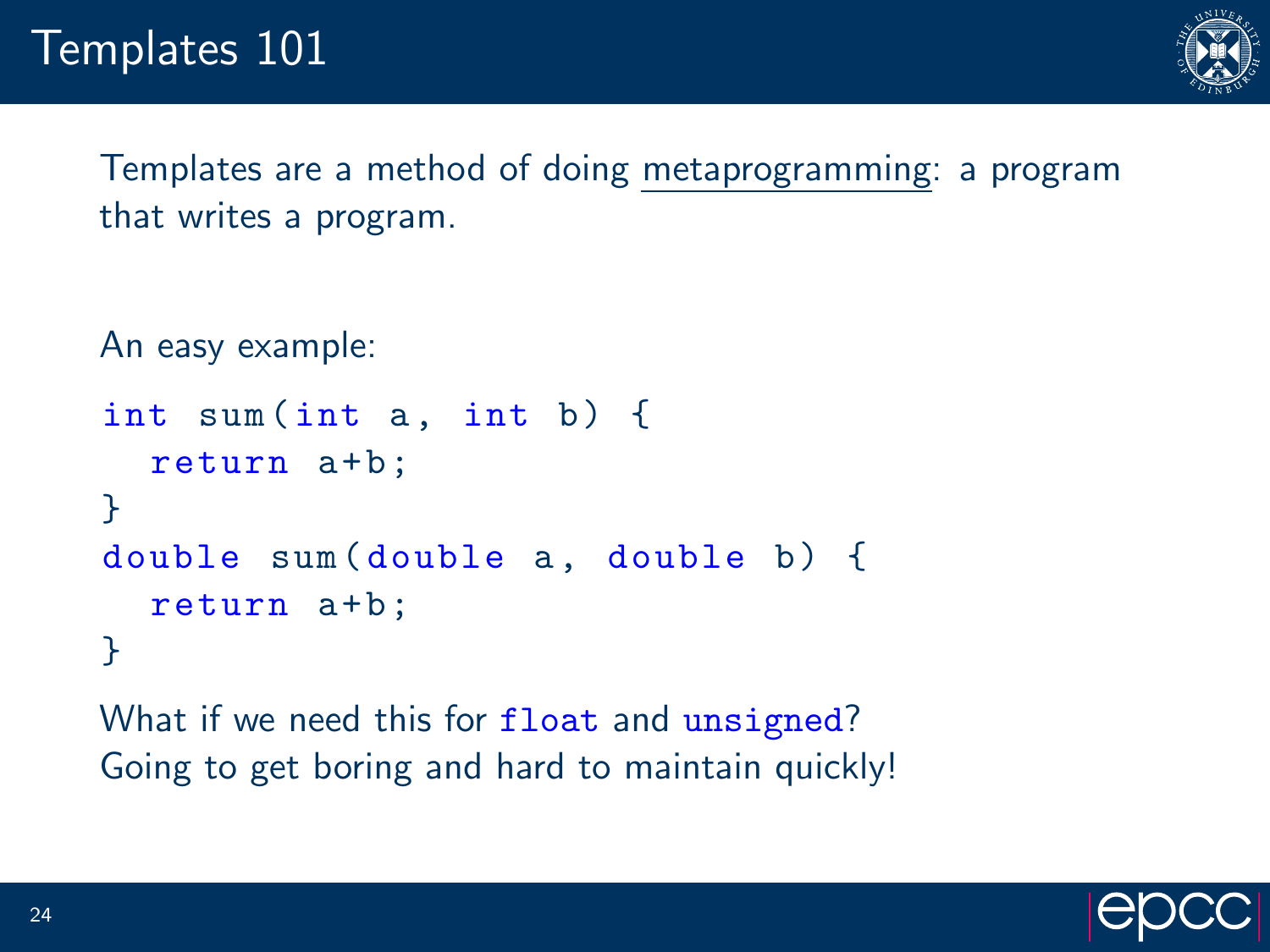

Templates are a method of doing metaprogramming: a program that writes a program.

```
An easy example:
```

```
template<class T>
T \text{ sum} (T \text{ a. } T \text{ b}) {
   return a+b;
}
```
When you use it later, the compiler will substitute the types you supply for T and then try to compile the template.

```
cout \langle\langle \cdot \rangle add unsigned = " \langle\langle \cdot \rangle sum (1U, 4U) \langle\langle \cdot \rangle endl;
cout \lt\lt" add_{\sqcup}floats = " \lt\lt" sum(1.0f, 4e-2f) \lt\lt" end1;
```
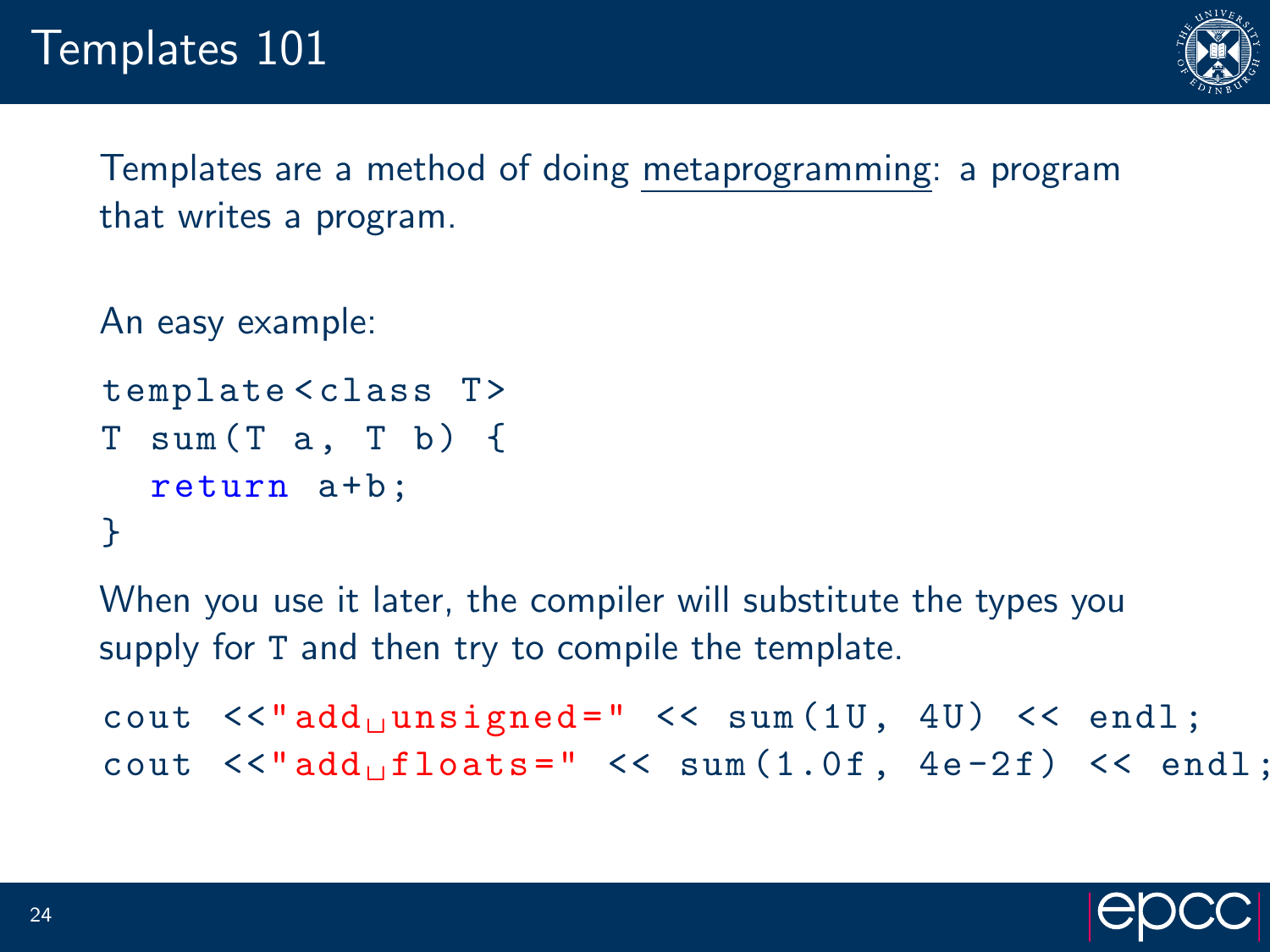

You can define a template class - i.e. a template that will produce a class when you instatiate it.

Let's build something useful, like a simple array class.

```
template < class T>
class Array {
  unsigned _size ;
  T* _data;
public :
  Array ();
  Array (unsigned n);
  \tilde{f}Array ();
  unsigned size () const ;
  const T& operator [] (unsigned i) const;
  T& operator [] (unsigned i);
};
```
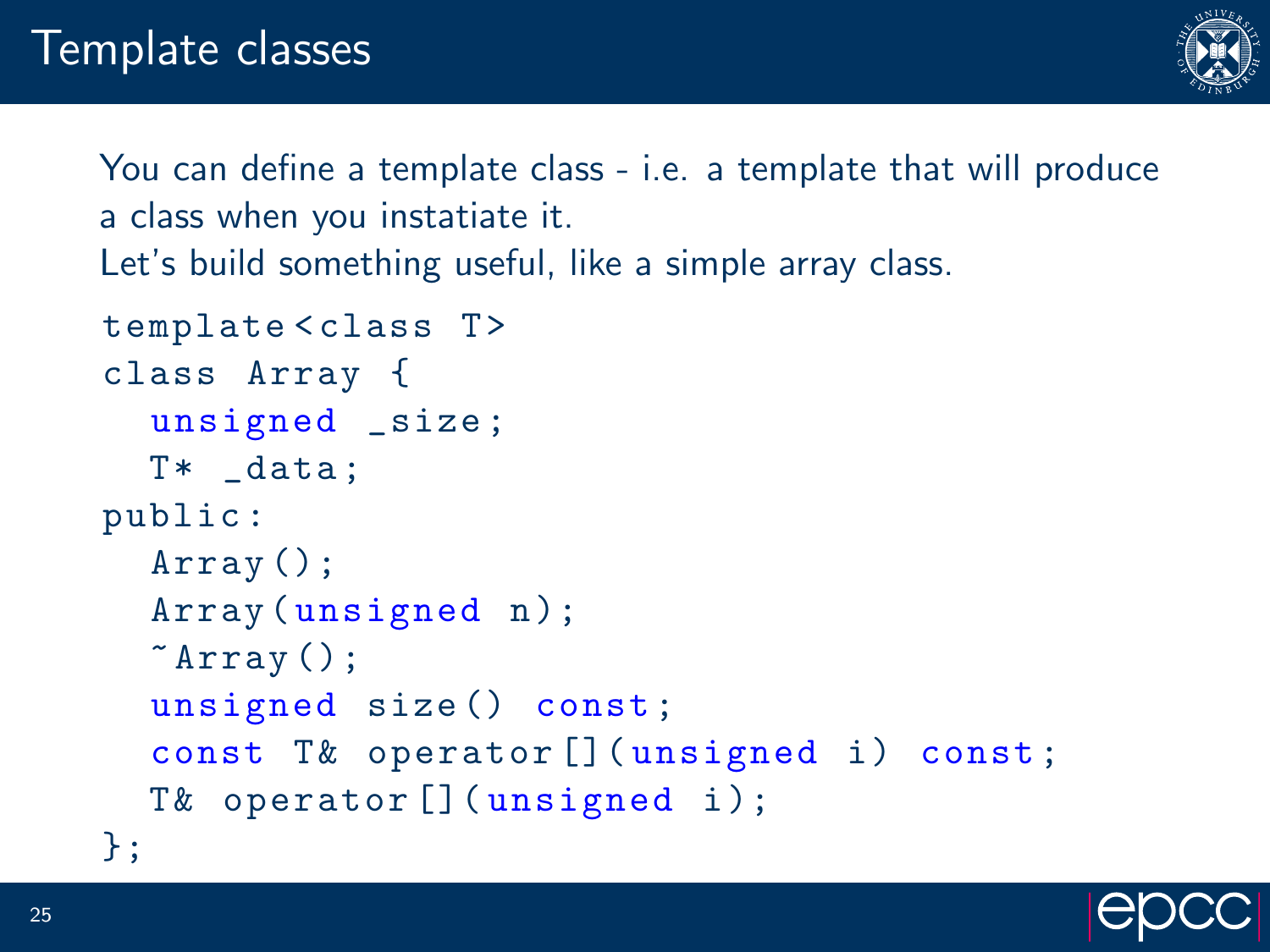

Templates are not executable code - they tell the compiler how to create it. So the definition must be available to the user of your template - i.e. typically in a header file. You can define the functions in place like:

```
template < class T>
class Array {
public :
  Array() : <code>_size(0), <code>_data(nullptr)</code>\}:
```
Or at the end of the header (or equivalently in another file that you include at the end of your header)

```
template < class T>
Array < T >::\text{Array} (unsigned n): \text{size}( n) \{\text{\_}data = \text{new } T[n];
```


}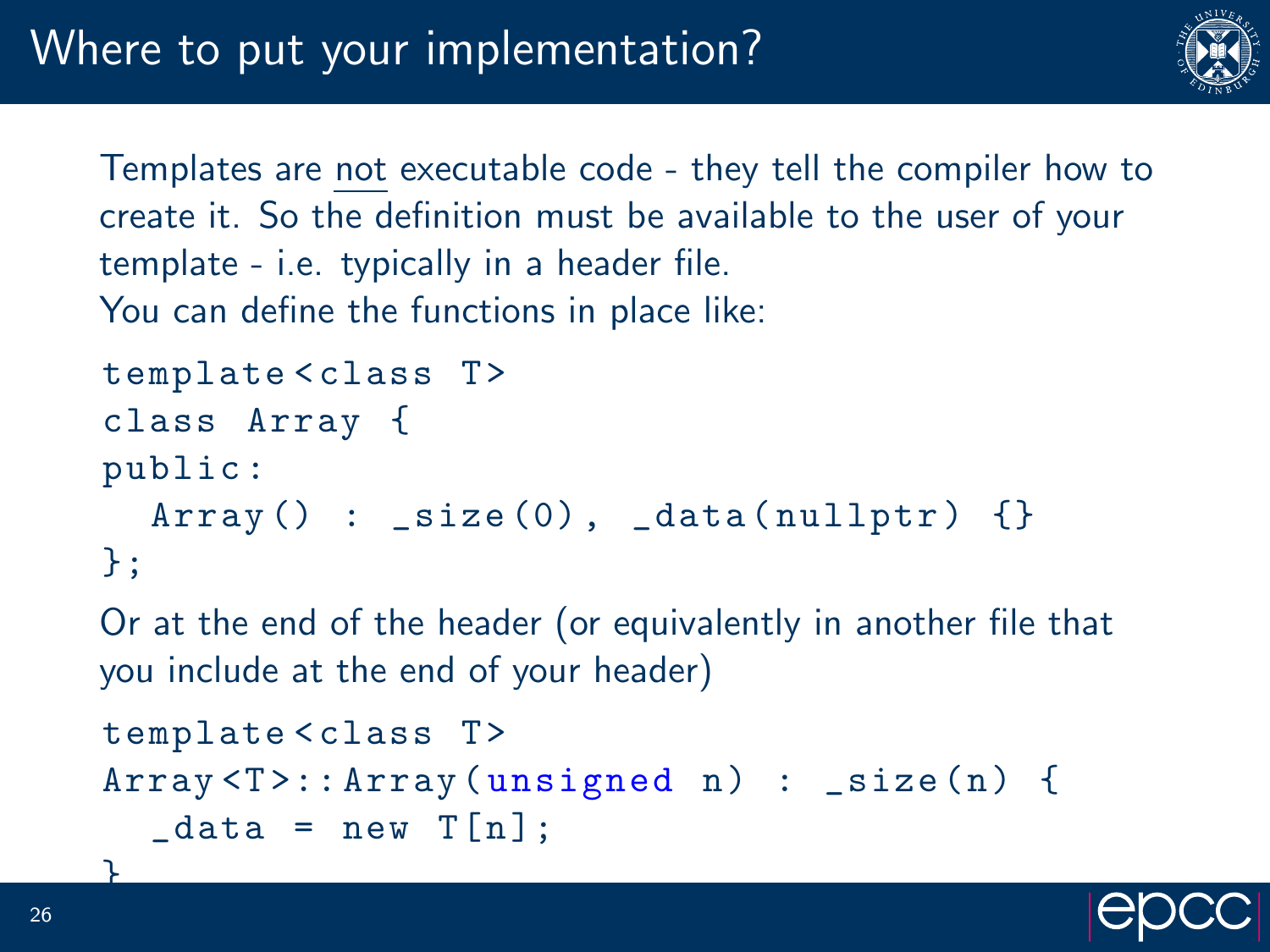

We have acquired some memory in the constructor and at the moment we will leak this. Typically a class's destructor will do this.

The name of this function is "Array

```
template<class T>
Array < T:: "Array() {
  delete<sup>[]</sup> _data;
}
```
It's important to note that you should never call this directly - the compiler will call it for you when your Array objects:

- $\triangleright$  go out of scope (i.e. local variables)
- $\blacktriangleright$  are deleted
- $\triangleright$  belong to another object and that object is destructed

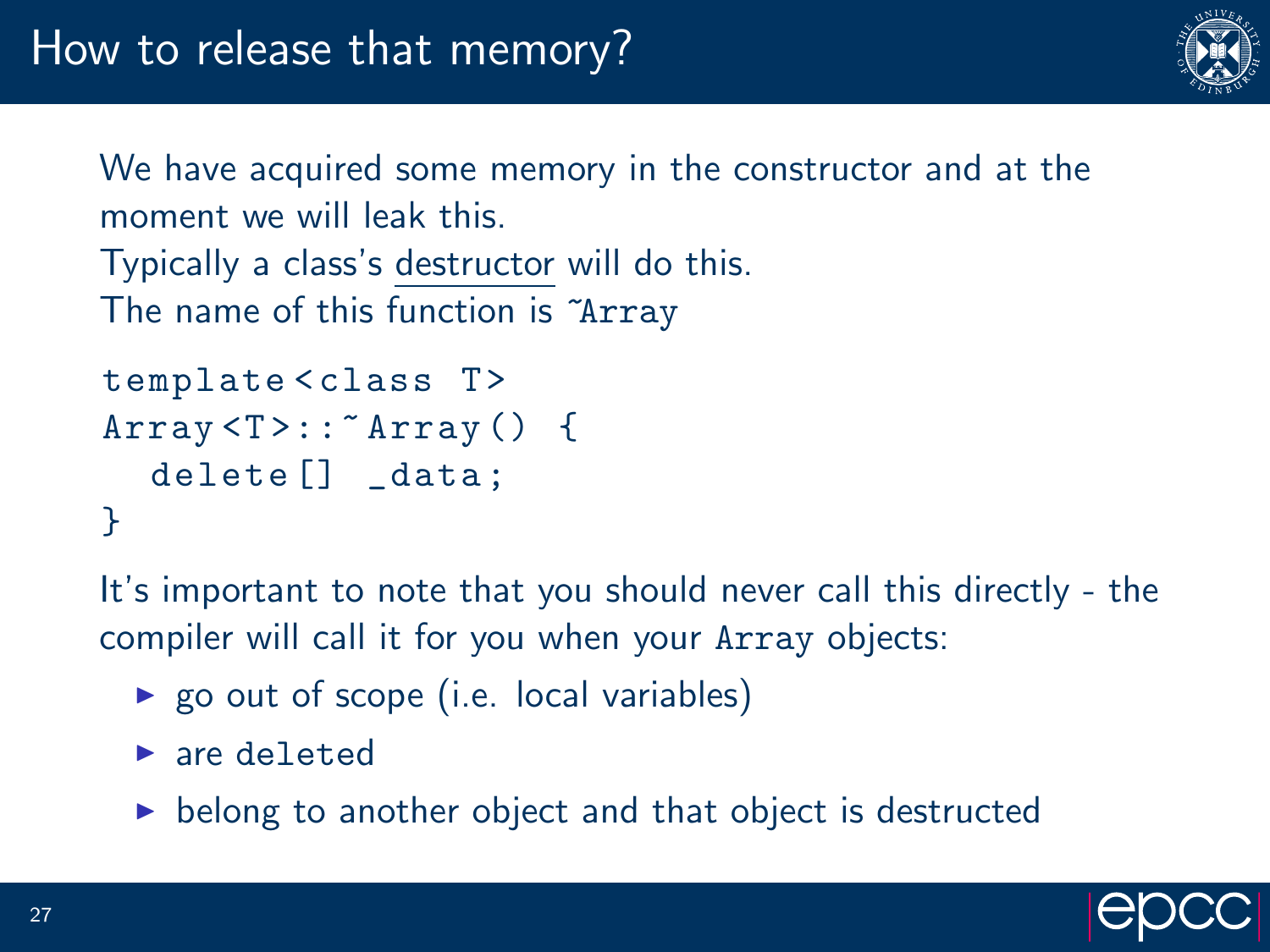

A very important pattern in  $C++$  is RAII: resource allocation is instantiation. Also known as constructor acquires, destructor releases.

This odd name is trying to communicate that any resource you have (heap memory in this case) should be tied to the lifetime of an object. So the when the compiler destroys your object it will release the resource (e.g. memory).

```
void do_simulation (Parameters k p) {
  Array <float> work_array (p.problem_size);
  initial_condition ( work_array );
  for(int i=0; i<p.timesteps; ++i) {
    do_timestep ( work_array );
  }
  write_output (p.outfile, work_array);
}
```
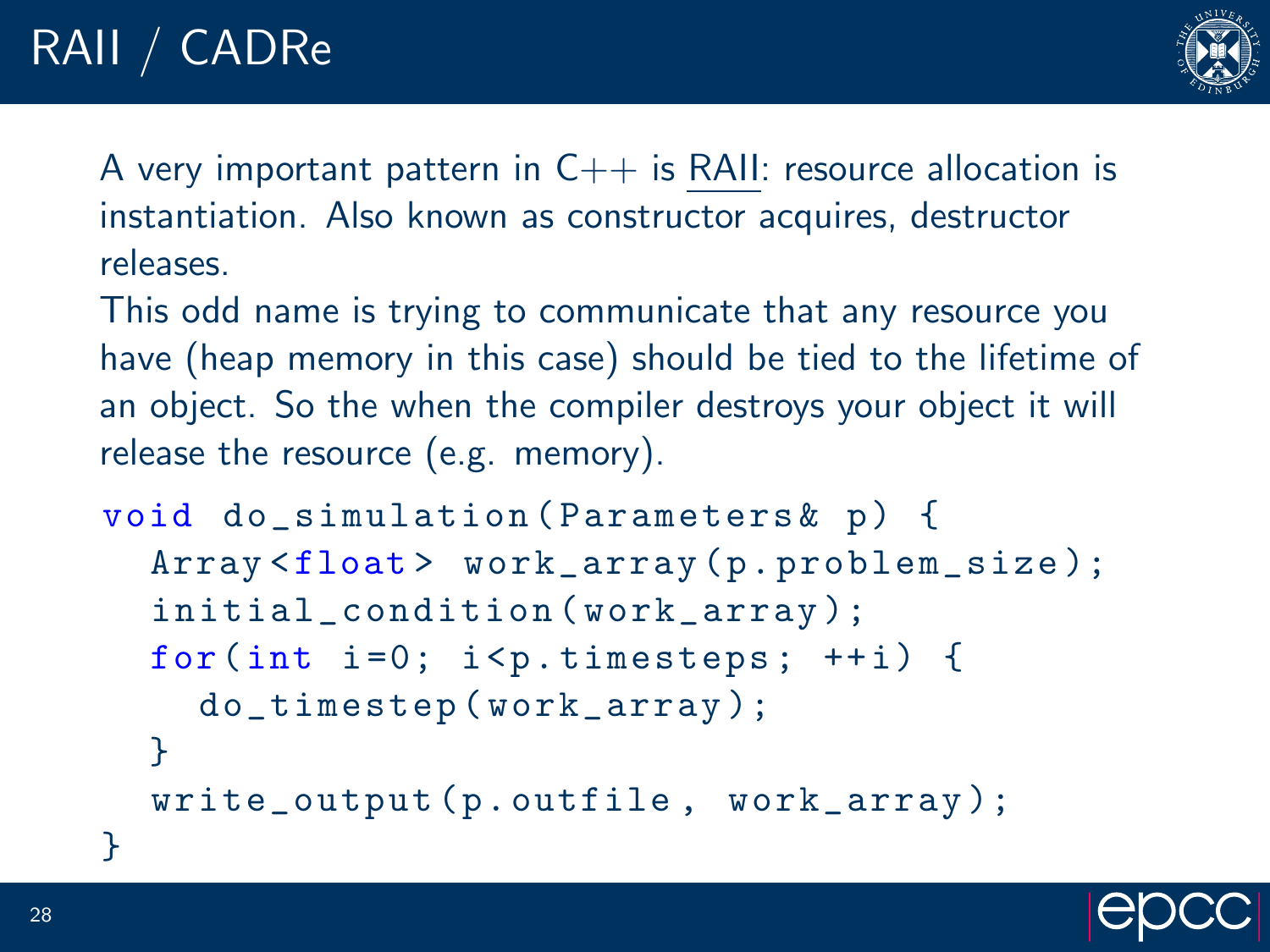# Copying



One thing we've not discussed about this array is what do we want to do about copying?

- $\triangleright$  We could create a shallow copy, using a simple pointer copy, but then which instance owns the data?
- $\triangleright$  We could instead do a deep copy of the data each time, but that might be expensive. Maybe we want to disallow implicit copying but allow a user to explicitly copy with a special copy() method?

These design decisions should be considered!

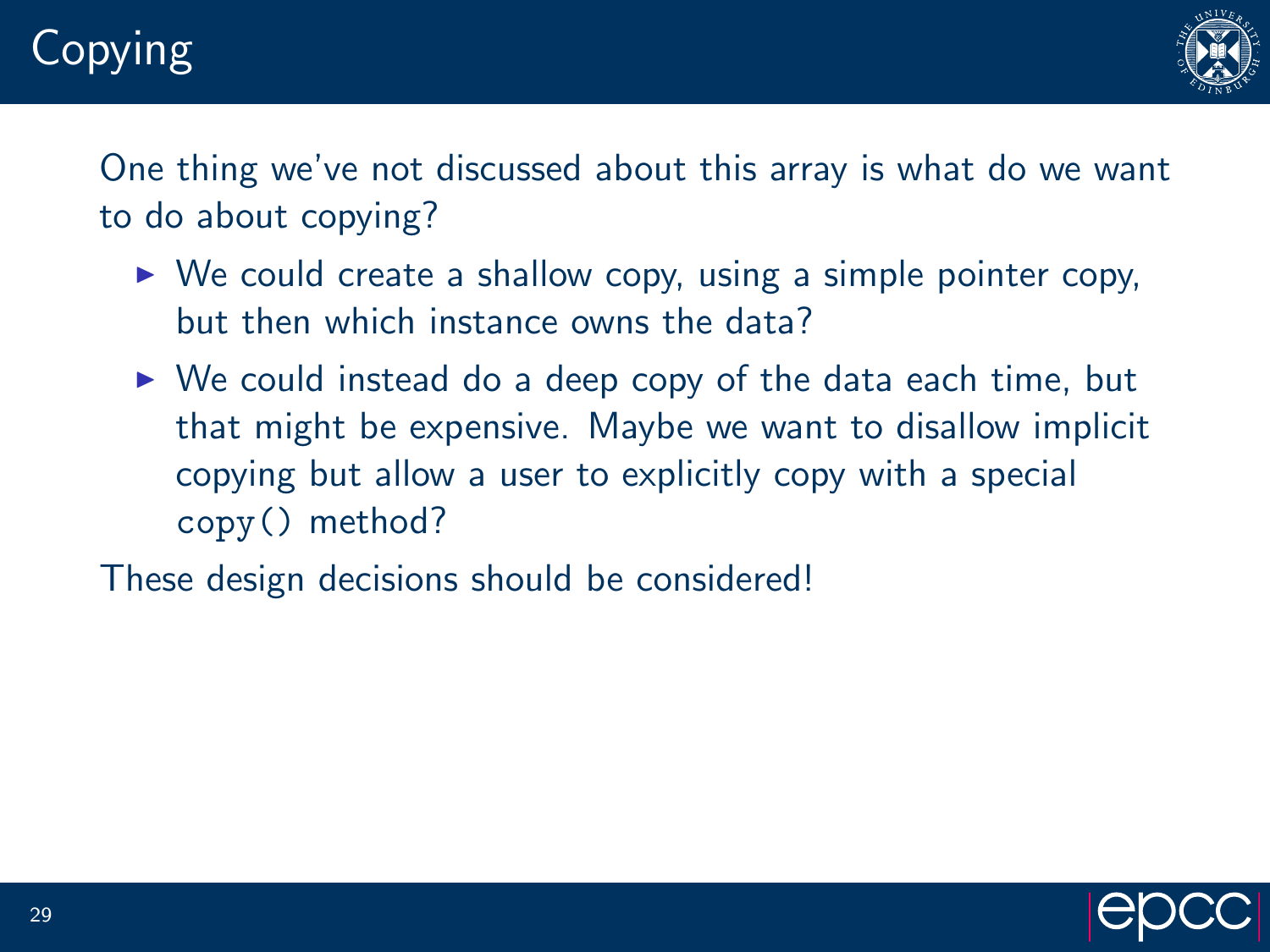

What happens if we compute an array in a function and return it?

```
Array<int> load (const string & fn) {
  auto n = getsize(fn);Array <math>\{int} ans (n);
  for (auto i=0; i \le n; ++i)
    ans[i] = read(fn, i);return ans ;
}
void user () {
  Array<int data = load (fn);
}
```
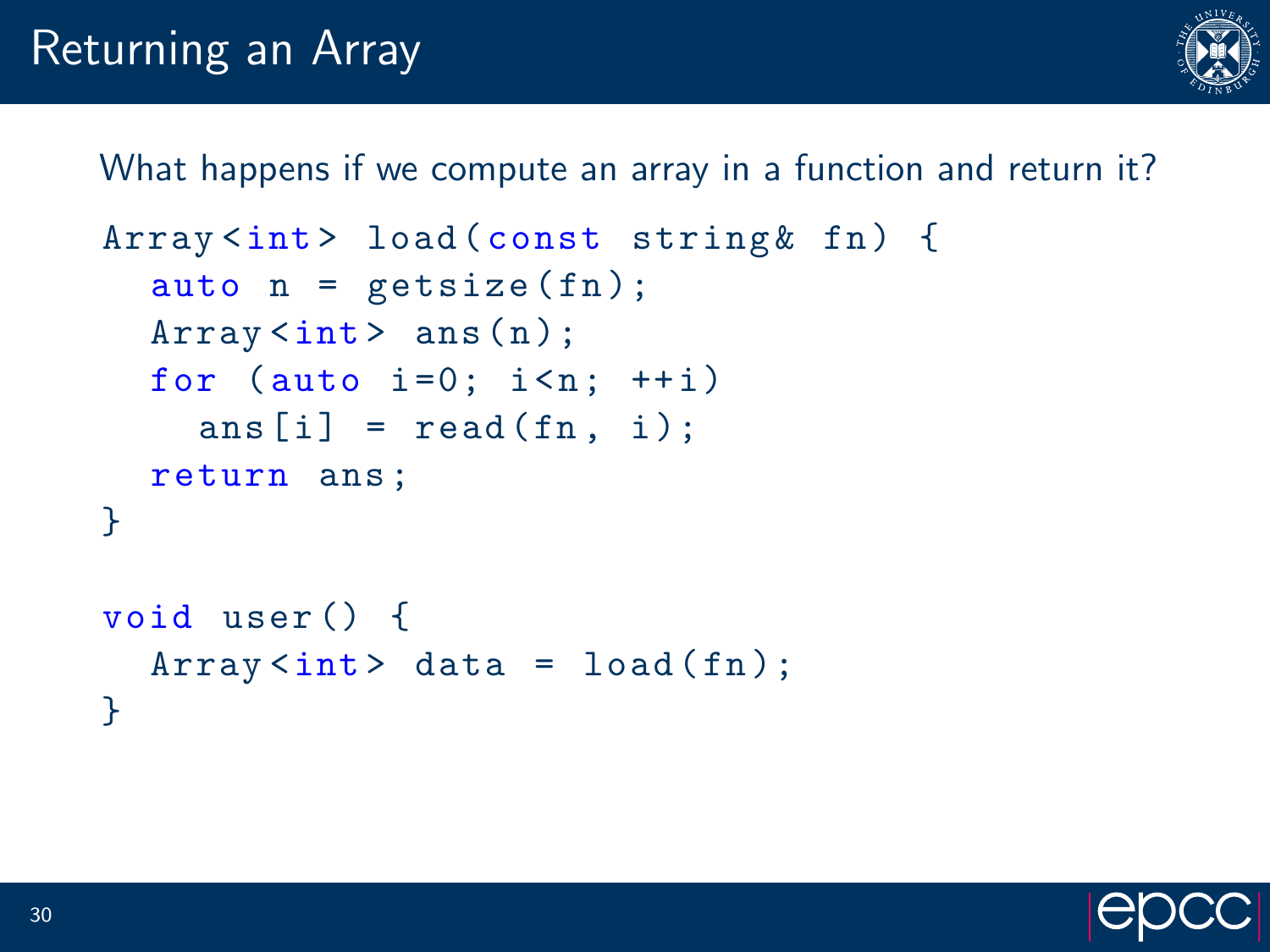

People assume this is what happens:

```
Array <int> load (const string & fn) {
  auto n = getsize(fn);Array<int ans (n); // allocate
  for (auto i=0; i \le n; ++i)
    ans[i] = read(fn, i);return ans; // copy to a temporary
}
```

```
void user () {
  // Call default c'tor
  Array \langleint > data = load (\text{fn}); // copy tmp -> data
                                    // destroy tmp
```
}

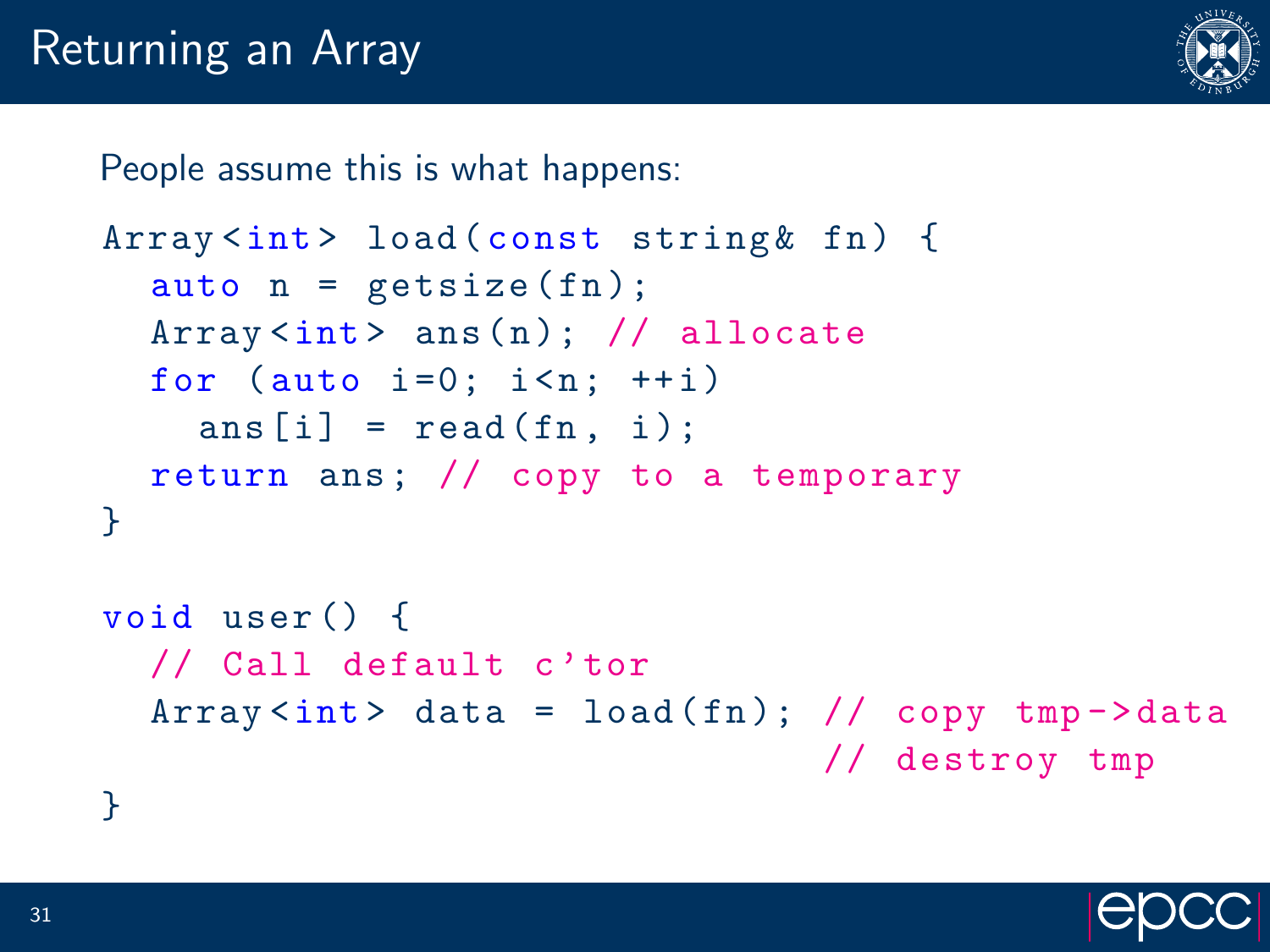

#### Alternative: return a pointer

```
Array <int>* load (const string & fn) {
  auto n = getsize(fn);// OMG - new!
  auto ans = new Array<int>(n); //allocate twice
  for (auto i=0; i \le n; ++i)
    // UGLY !
    (*ans)[i] = read(fn, i);
  return ans ;
}
void user () {
  auto data = load(fn);
// Better remember to delete this !
}
```
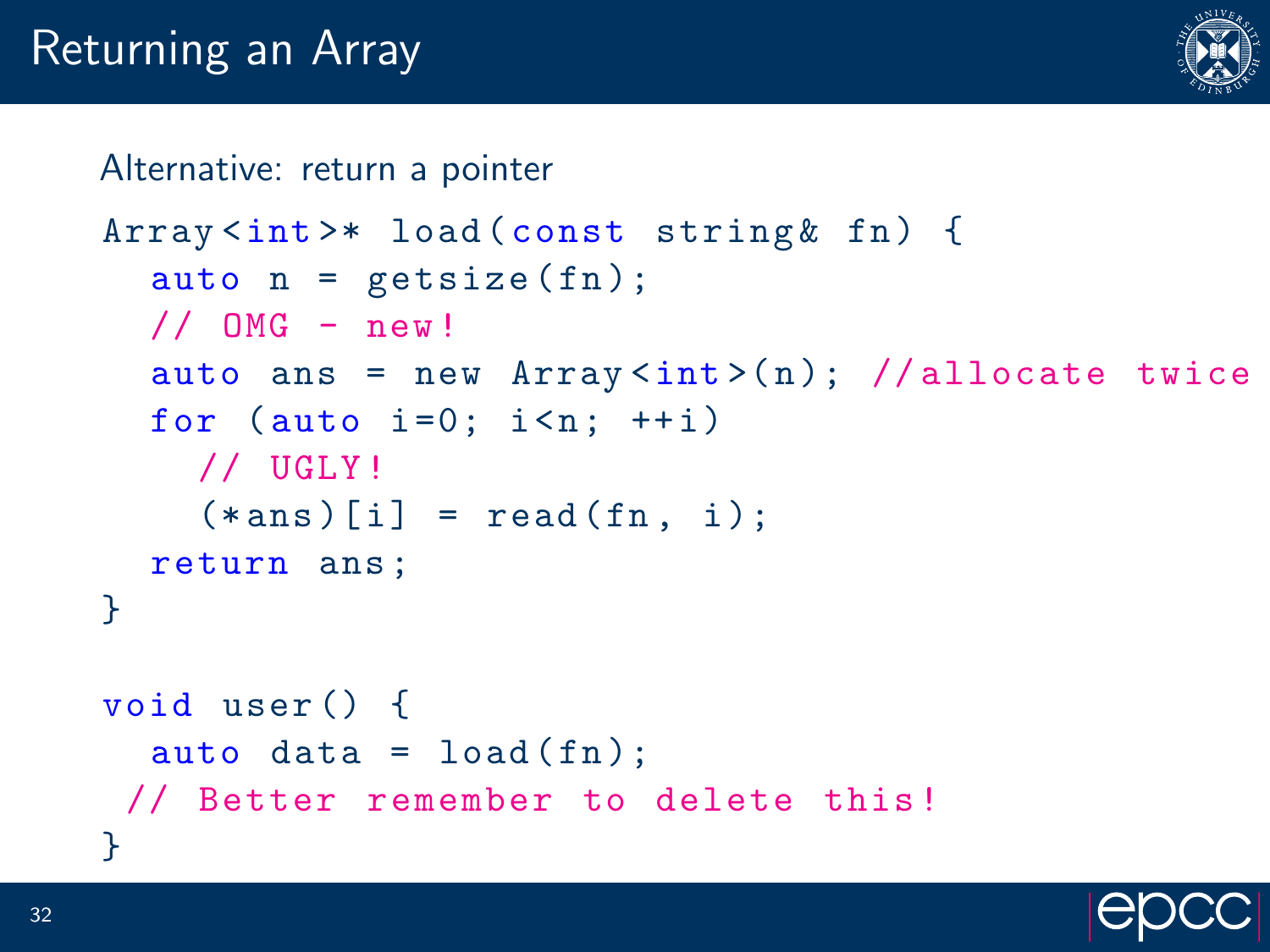

Alternative: pass an output argument by reference

```
void load (const string & fn, Array <int > & ans) {
  auto n = getsize(fn);ans.resize(n); // probably allocate
  for (auto i=0; i \le n; ++i)
    ans [i] = read (fn, i);
}
void user () {
  // Have to declare outside factory function :(
  Array <int > data;
  load (fn, data); // No copy :)// Regressing to assembly :(
}
```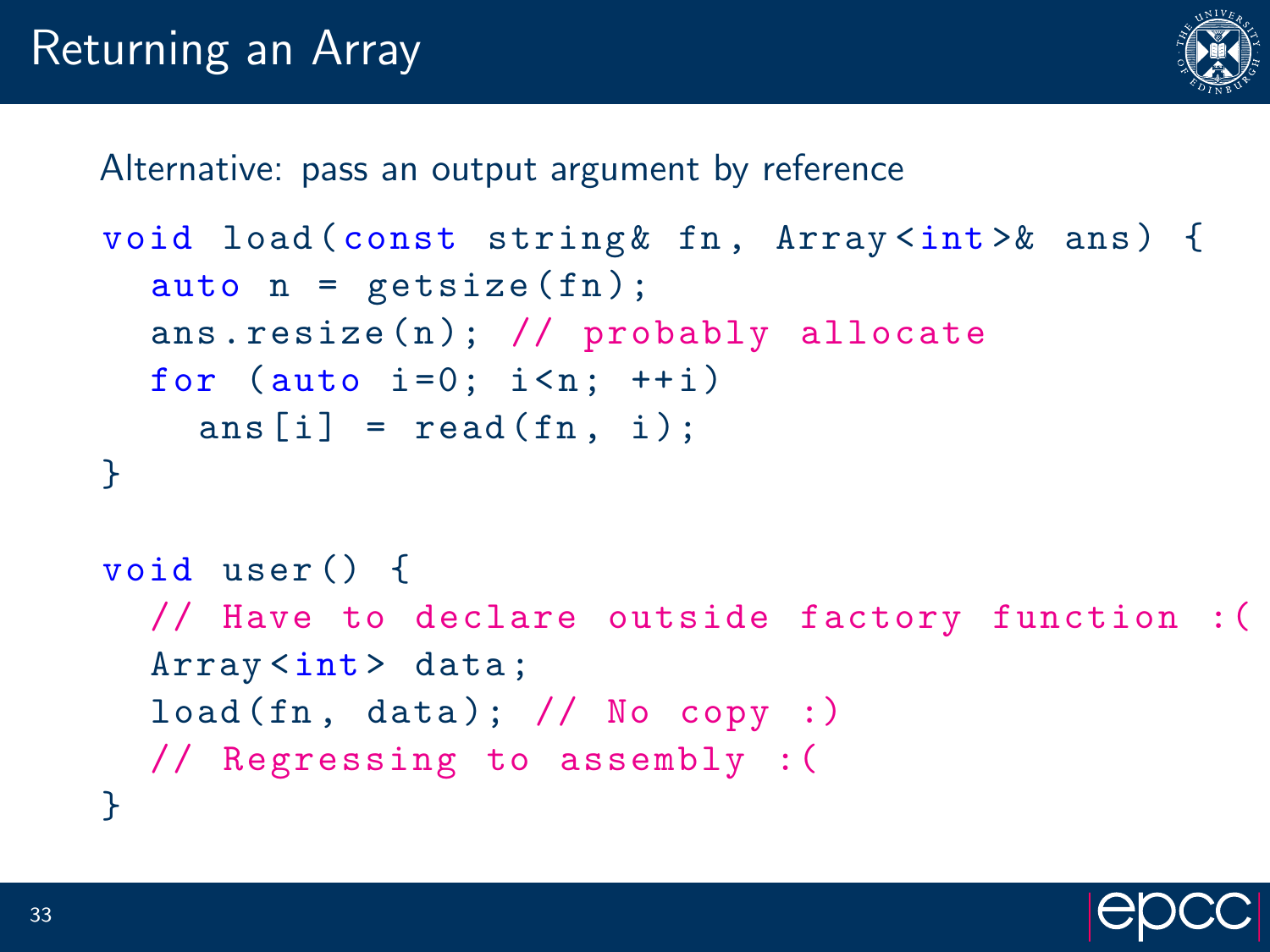

```
Alternative: don't copy - move
Need to define a new move constructor and assignment
template<class T>
class Array {
public :
  Array (Array && other) :
     _size ( other . _size ) , _data ( other . _data ) {
     other . _data = nullptr ;
     other._{size} = 0;}
\}:
```
The double ampersand indicates an "r-value reference". The compiler will only use this when the argument is a temporary value that is going to be destructed - you can safely steal its resources.

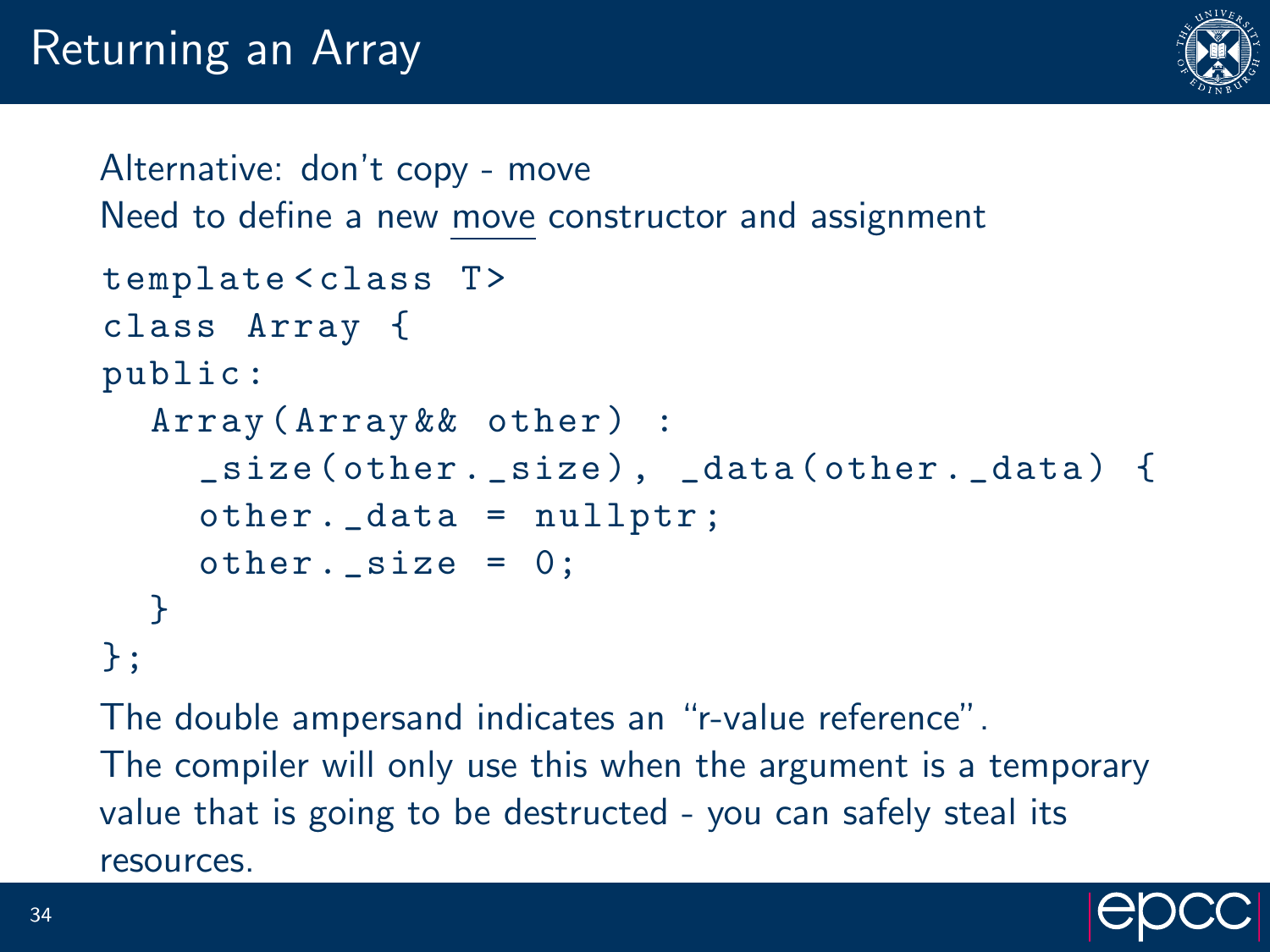

#### Alternative: don't copy - move

```
Array<int> load (const string& fn) {
  auto n = getsize(fn);Array<int ans (n); // Construct
  for (auto i=0; i \le n; ++i)
    ans[i] = read(fn, i);return ans; // This moves to the temporary
}
```

```
void user () {
  Array \langle int \rangle data = load (\text{fn}); // temporary moved
                                        // temporary destru
}
```